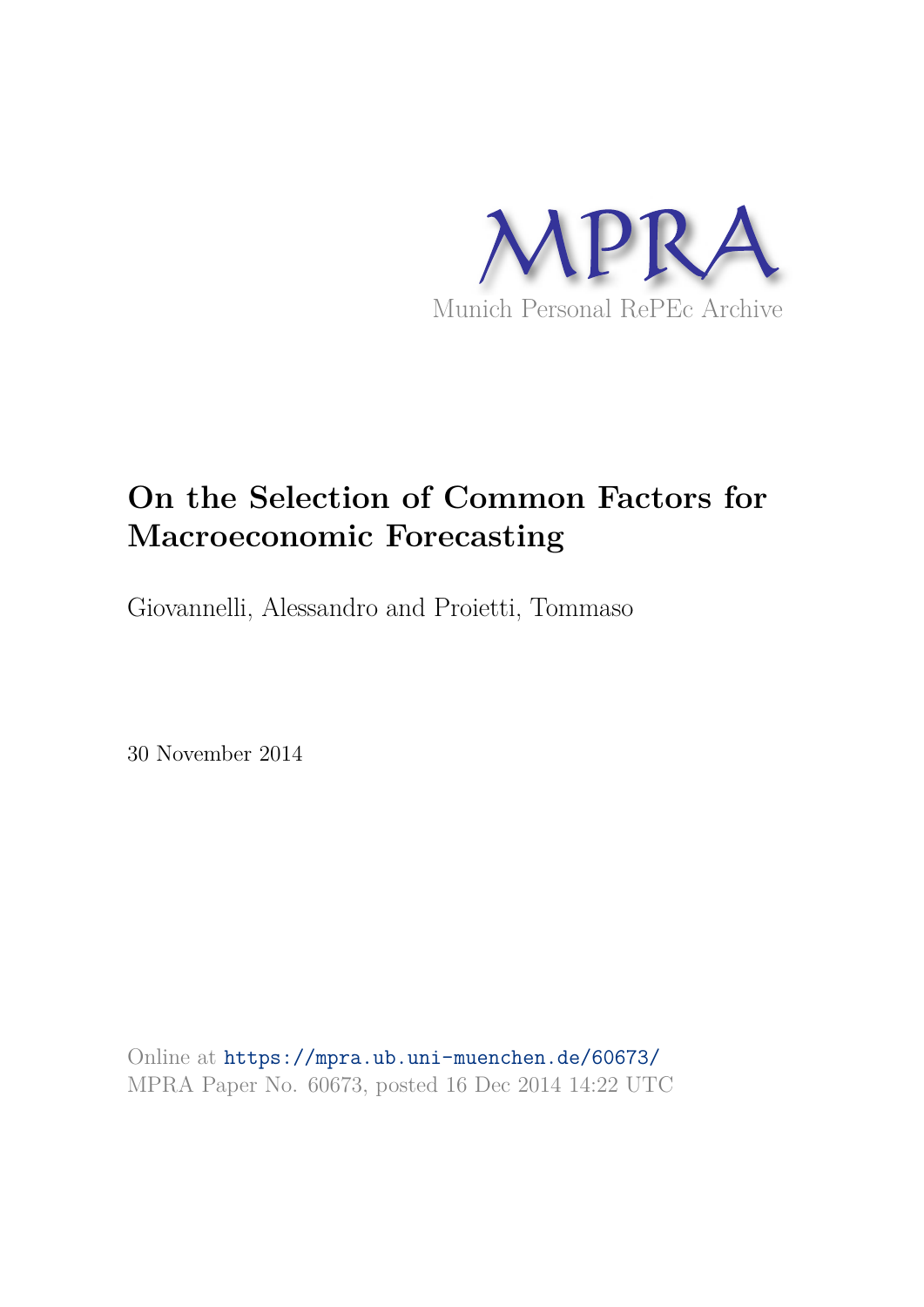## On the Selection of Common Factors for Macroeconomic Forecasting

Alessandro Giovannelli

Universita di Roma "Tor Vergata" `

Tommaso Proietti Universita di Roma "Tor Vergata" and CREATES `

#### Abstract

We address the problem of selecting the common factors that are relevant for forecasting macroeconomic variables. In economic forecasting using diffusion indexes the factors are ordered, according to their importance, in terms of relative variability, and are the same for each variable to predict, i.e. the process of selecting the factors is not supervised by the predictand. We propose a simple and operational supervised method, based on selecting the factors on the basis of their significance in the regression of the predictand on the predictors. Given a potentially large number of predictors, we consider linear transformations obtained by principal components analysis. The orthogonality of the components implies that the standard t-statistics for the inclusion of a particular component are independent, and thus applying a selection procedure that takes into account the multiplicity of the hypotheses tests is both correct and computationally feasible. We focus on three main multiple testing procedures: Holm's sequential method, controlling the family wise error rate, the Benjamini-Hochberg method, controlling the false discovery rate, and a procedure for incorporating prior information on the ordering of the components, based on weighting the p-values according to the eigenvalues associated to the components. We compare the empirical performances of these methods with the classical diffusion index (DI) approach proposed by Stock and Watson, conducting a pseudo-real time forecasting exercise, assessing the predictions of 8 macroeconomic variables using factors extracted from an U.S. dataset consisting of 121 quarterly time series. The overall conclusion is that nature is tricky, but essentially benign: the information that is relevant for prediction is effectively condensed by the first few factors. However, variable selection, leading to exclude some of the low order principal components, can lead to a sizable improvement in forecasting in specific cases. Only in one instance, real personal income, we were able to detect a significant contribution from high order components.

*Keywords*: Variable selection; Multiple testing; p-value weighting.

*JEL Codes*: C22, C52, C58.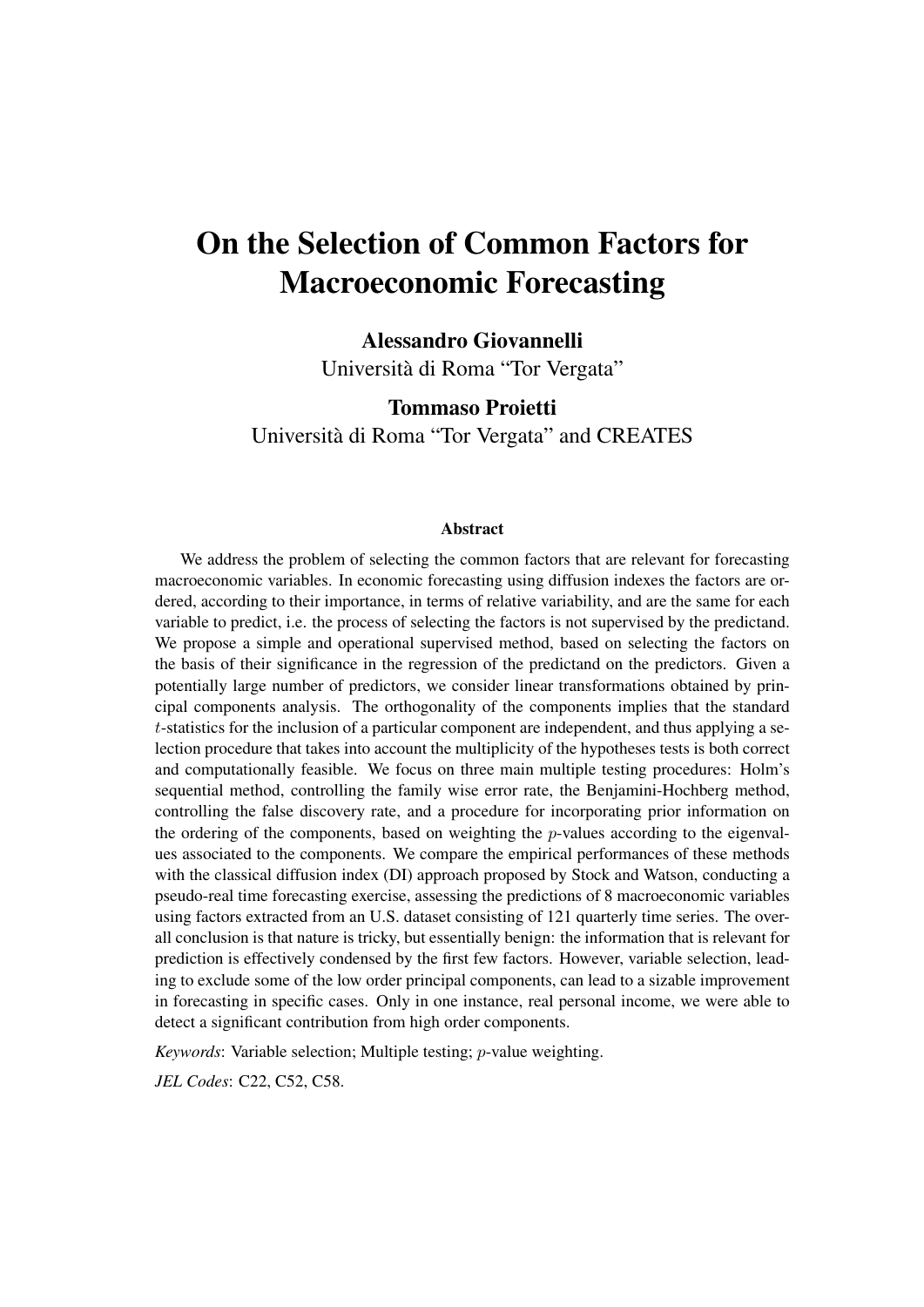## 1 Introduction

The focus of much recent theoretical and applied econometric research has concentrated on the ability to predict key macroeconomic variables, such as output and inflation, using a large number of potential predictors, with little or no a priori guidance over their relevance. This theme, which developed contextually to the statistical and machine learning literature on data mining and discovery, has received a very distinctive solution, hinging upon the idea that the wealth of information on macroeconomic variables can be distilled by a limited number of common factors.

The common factors capture the comovements among the economic variables and can be consistently estimated by principal components analysis (PCA), as in the static factorial approach proposed by Stock and Watson (2002a), or by dynamic principal components analysis, using frequency domain methods, as proposed by Forni et al. (2005). Quoting from Stock and Watson (2006), the availability of a factor structure and of closed form inferences has turned the high dimensionality of the information set from a curse to a blessing.

Once the factors are extracted, they can be used for forecasting the variables of interest, by augmenting an observation driven model, such as an autoregression, by the estimated factors. This approach, known as the diffusion index (DI), or factor augmented autoregressive (FAR), forecasting methodology, has become mainstream, owing its success to the ability to incorporate information carried by a large number of potential predictors in a simple and parsimonious way. Applied economic forecasting has shown that the consideration of the factors as potential predictors has proved successful in macroeconomic forecasting using large datasets; it would be impossible to provide a list of references that could be representative of the research carried out in this field. The reviews in Stock and Watson (2006), Breitung and Eickmeier (2006) and Stock and Watson (2010), as well as Ng (2013), provide ample coverage of the main issues.

As it is well known, the principal components, arising from the spectral decomposition of the sample covariance matrix of the predictors, are ranked according to the size of the corresponding eigenvalue. The current forecasting practice selects the first components according to an information criterion, such as Bai and Ng (2002) and Onatski (2010), and uses them as explanatory variable in the forecasting model en lieu of the original predictors. A potential limitation of this procedure is that the selection of factors is blind on the predictive ability of the principal components, as no consideration is given to their relationship with the predictand by the information criteria commonly used.

The lack of supervision of the principal components in regression has been the matter of an old debate, which is echoed in Cox (1968), Joliffe (1982), Hadi and Ling (1998) and Cook (2007), among others. There are essentially two opposite views: the argument of the critics is that there is no logical reason why the predictand should not be related to the least important principal components, and secondly that different predictands, such as output and inflation, cannot depend on the same  $r$  principal components. The counter argument, using Mosteller and Tukey quotation of Einstein (Mosteller and Tukey (1977), pp. 397–398), is that "nature is tricky, but not downright mean": the first principal components capture the underlying common dimensions of the economy. If this was the case, the leading principal components, those corresponding to the largest eigenvalues, should carry the essential information for predicting economic variables.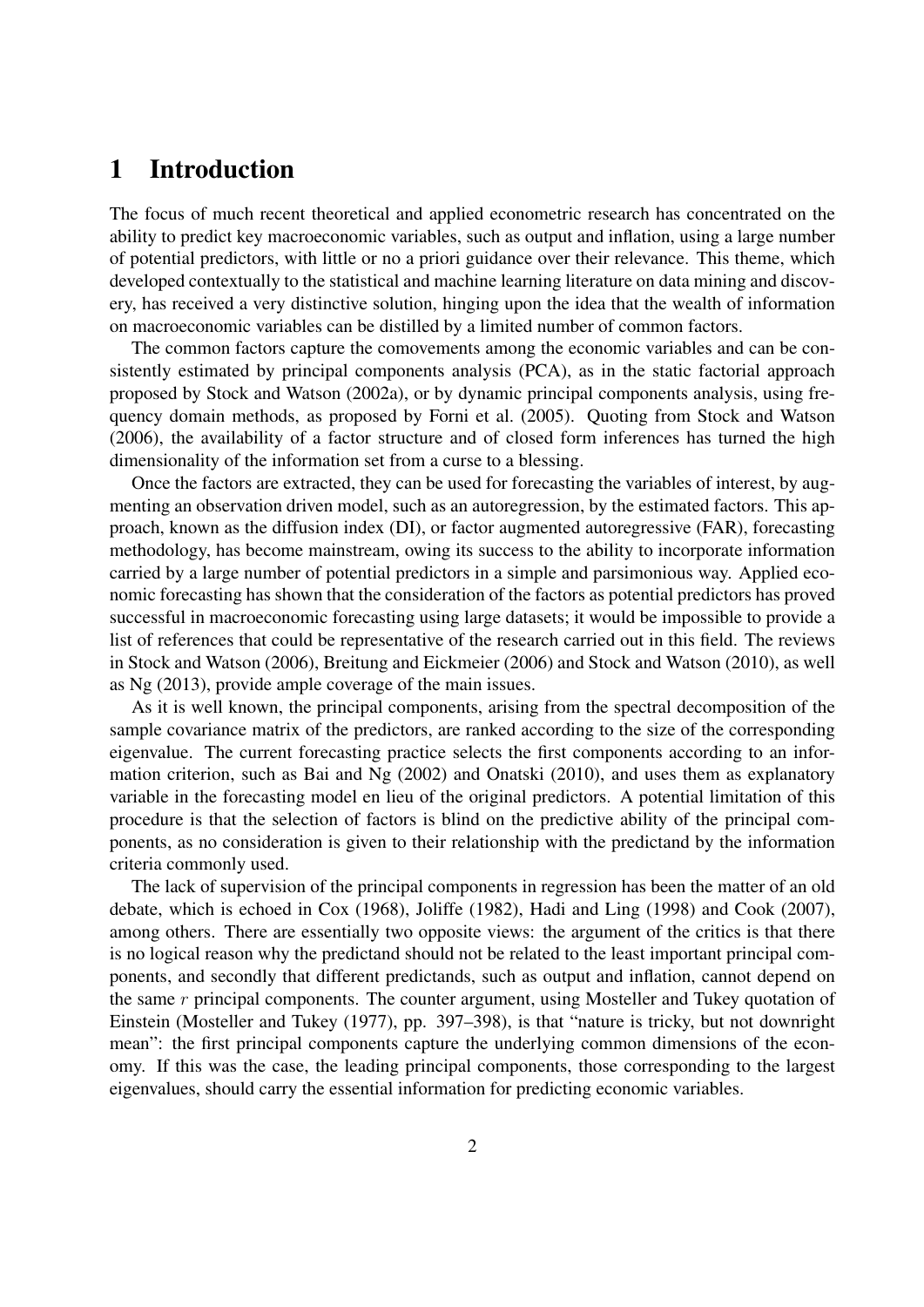The selection of the factors that are relevant for the prediction of macroeconomic variables has attracted a lot of interest and several solutions have been proposed in the literature for supervising the factors, taking into account their ability to predict a specific dependent variable. Bai and Ng (2008) propose distilling the factors, referred to as "targeted predictors", by performing a PCA on a subset of the original predictors, that are selected according to the strength of the relationship with the variable to be predicted in a marginal regression framework. This is an instance of the method of supervised PCA Bair et al. (2006), aiming at finding linear combinations of the predictors that have high correlation with the outcome. Bai and Ng (2009) considered bootstrap aggregation of the predictions arising from a FAR framework, that retains only the significant factors. A comprehensive review of variable selection in predictive regression is Ng (2013).

The research question addressed by this paper is whether many predictors can be replaced by a reduced number of principal components selected according to the strength of the relationship with the predictand, and whether components beyond the firsts carry useful information for improving the predictive ability. We propose a simple and operational supervised method based on selecting the factors on the basis of their significance in the regression of the predictand on the predictors. Given a potentially large number of predictors, we consider linear transformations obtained by principal components analysis. The orthogonality of the components implies that the standard  $t$  statistics for the inclusion of a particular component in the multiple regression framework are independent, and thus applying a multiple testing procedure to select the components that are significant at a particular level is both correct and computationally feasible.

The selection of the principal components can be seen as a decision problem involving multipletesting, where a single null hypothesis claims that a specific component ought to be excluded from the model. There are several multiple testing procedures available that focus on controlling some type of error rate, namely the familywise error rate, such as the Bonferroni and Holm (1979) procedure, or the false discovery rate, which is the expected proportion of wrong rejections. Among the procedures controlling for the false discovery rate, we focus on the Benjamini-Hochberg procedure (see Benjamini and Hochberg (1995)) and on a weighted procedure that allows to incorporate prior information about the ordering of the components; see Genovese et al. (2006).

In summary, our methodology has three steps:

- 1. Orthogonalise the original  $N$  predictors by computing the  $N$  standardised PCs.
- 2. Select  $r$  principal components on the basis of their correlation with the predictand, taking into account the multiplicity of the testing problem and controlling for the error rate of the selection procedure.
- 3. Use the selected components in a factor augmented autoregressive predictive regression.

Our method can be nested within the shrinkage representation for forecasting using orthogonal predictors proposed by Stock and Watson (2012b) and has analogies with the idea of targeted predictors, although the object of the selection are the principal components, rather than the original predictors: this has the advantage of not having to consider the correlation of the tests statistics for the inclusion of the predictors.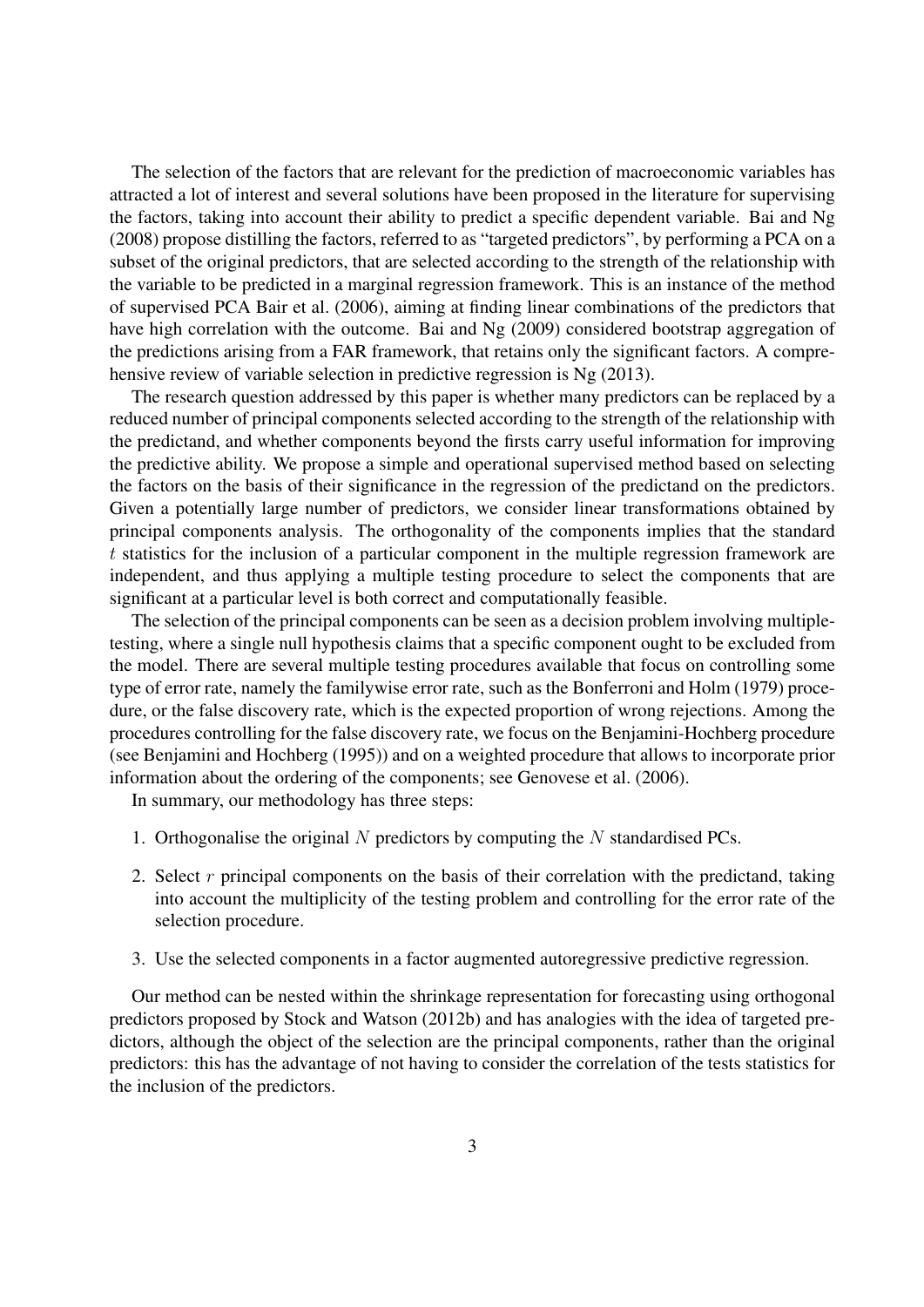We validate our procedure using a dataset consisting of 121 quarterly U.S. macroeconomic time series observed from 1959-I to 2011-II. A pseudo real-time rolling forecast experiment is conducted to compare the performance of our selection method to that of a benchmark autoregressive predictor, with order selected by an information criterion, and to the standard DI forecasts based on the first five components.

The paper is structured as follows. In section 2 we provide a brief review of the diffusion index methodology. Section 3 considers the issue of estimating supervised factors and reviews the main solutions available in the literature. In section 4 we present principal components regression as a shrinkage methods and discuss the issues posed by the selection of the components and the consequences in terms of forecasting accuracy. Section 5 exposes our supervised method using a multiple testing approach to the selection of the principal components in the FAR predictor.

## 2 Forecasting using principal components

Let  $X_t = (X_{1t}, \dots, X_{Nt})'$  denote an  $N \times 1$  vector of predictors observed at times  $t = 1, \dots T$ , and let  $y_{t+l}^{(h)}$  $t_{t+h}^{(h)}$  denote the predictand, where  $h > 0$  is the forecast lead, and y denotes a transformation of the original variable  $Y$ , which depends on its order of integration.

The Diffusion Index (DI) forecasting methodology, originally proposed by Stock and Watson (2002), provides a simple and parsimonious way of incorporating a highly dimensional information set; it is based on the assumption that the predictors have an approximate factor structure, such that the unobserved factors can be estimated consistently by principal component analysis (PCA). The factor model is formulated as follows:

$$
X_t = \Lambda F_t + \xi_t,\tag{1}
$$

where  $F_t = (F_{1t}, \dots, F_{rt})$  with  $r < N$  are the unobserved common factors,  $\Lambda$  is the  $n \times r$  matrix of factor loadings and  $\xi_t$  is the idiosyncratic disturbance not explained by the factors.

Letting  $S = T^{-1} \sum_{t} X_t X_t'$  and denoting the spectral decomposition of the covariance matrix by  $S = V D^2 V'$ , where  $V = (v_1, \dots, v_N)$  is the  $(N \times N)$  matrix of eigenvectors,  $V'V = V V' = I_N$ , and  $D = diag(d_1, \ldots, d_N)$  is the matrix containing the square root of the ordered eigenvalues,  $d_1 \geq d_2 \geq \cdots \geq d_N$ , as in Stock and Watson (2002a), the common factors  $F_t$  are estimated by the first  $r$  standardised principal components

$$
\hat{F}_t = D_r^{-1/2} V'_r X_t,
$$
\n(2)

where  $D_r = \text{diag}(d_1, \ldots, d_r)$  and  $V_r = (v_1, \ldots, v_r)$ .

We assume that we are interested in predicting a variable  $y_t$  (which may as well be included in the set  $X_t$ ) at the at horizon  $h > 0$ , by using all the information contained in  $X_t$ . For instance, if we are interested in forecasting quarterly industrial production, denoted  $Y_t$ , h quarters ahead, we set  $y_{t+h}^{(h)} = 400(\ln Y_t - \ln Y_{t-1})$ , which assumes that  $\ln y_t$  is difference stationary. In predicting  $y_{t+h}^{(h)}$  we also the estimated common factors and the lags of  $y_t = (\ln Y_t - \ln Y_{t-1})$ , according to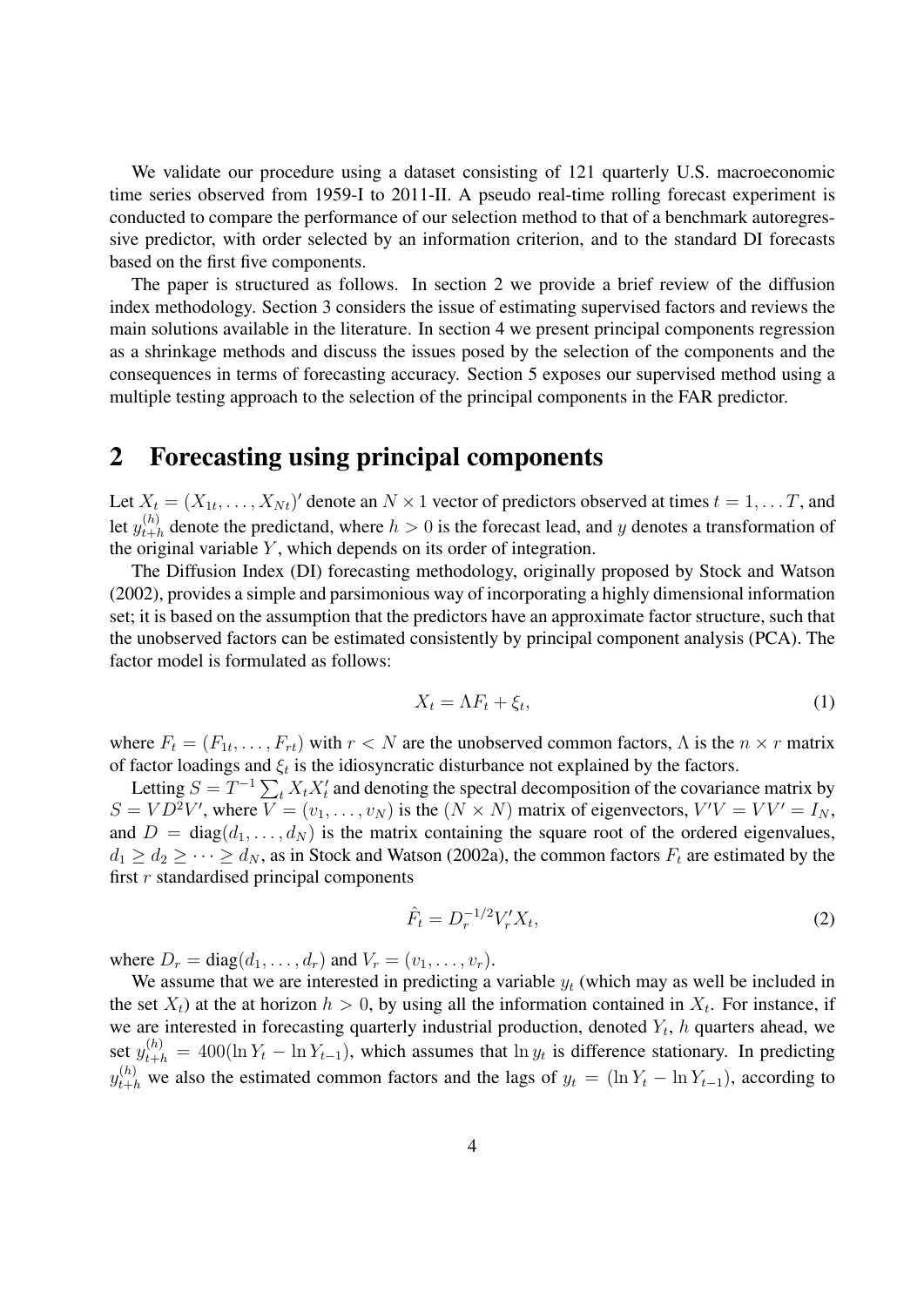factor augmented autoregressive (FAR) model:

$$
y_{t+h}^{(h)} = \mu + \sum_{j=1}^{p} \phi_j^{(h)} y_{t-j+1} + \sum_{k=1}^{r} \beta_k^{(h)} \hat{F}_{kt} + \varepsilon_{t+h}, \tag{3}
$$

where  $\varepsilon_{t+h}$  is the forecasting error with variance  $\sigma^2$ .

The DI forecasts are obtained according to a two step procedure: in the first step  $r$  factors are extracted from the set of predictors by performing a PCA and selecting the number of common factors according to information criteria proposed by Bai and Ng (2002), such as

$$
IC_{p1}(r) = \ln V(r) + r\left(\frac{N+T}{NT}\right)\ln\left(\frac{NT}{N+T}\right),
$$
  

$$
IC_{p2}(r) = \ln V(r) + r\left(\frac{N+T}{NT}\right)\ln\min\{N,T\},
$$

where  $V(r) = \frac{1}{NT} \sum_{t=1}^{T} (X_t - \hat{\Lambda}_r \hat{F}_t)' (X_t - \hat{\Lambda}_r \hat{F}_t), \hat{\Lambda} = V_r D_r^{1/2}$ . Bai and Ng (2002) show that the value of r that minimizes  $IC_{p1}(r)$  or  $IC_{p1}(r)$  is a consistent estimator, for  $N, T \to \infty$ , of the number of common factors. In the second step, the estimated factors are used as predictors in (3). As shown in Bai and Ng (2006), we can treat  $\hat{F}_t$  as observed regressors.

Since the factors are selected according to an information criterion that operates on the eigenstructure of  $X_t$ , then the method is unsupervised. The selection methodology assumes that the factors are ordered according to the size of the corresponding eigenvalue. However, there is no reason why a predictand should not depend on a higher order component or different predictand, such as output and inflation, should depend on the same factors.

### 3 Approaches to the supervision of the factors

Several proposals have been made for supervising the factors, so that the selected factors carry information that is useful for predicting the specific variable under consideration. In this section we sketch a brief survey of the literature, ignoring the shrinkage and model averaging approaches that are applied directly to the observable predictors, rather than the principal components. For an account of these approaches, see De Mol et al. (2008), Bai and Ng (2008) and Stock and Watson (2006).

In the supervised PC method proposed by Bair et al. (2006) a subset of predictors is first selected on the basis of their correlation with the response variable; more specifically all the predictors for which the estimated regression coefficients are larger than a threshold  $c$  are considered

$$
\left|\sqrt{T}\frac{\sum_{t}X_{it}y_{t+h}^{(h)}}{\sum_{t}X_{it}^{2}}\right|>c, \quad i=1,2,\ldots,N,
$$

and a principal component analysis is performed on the selected predictors to extract the factors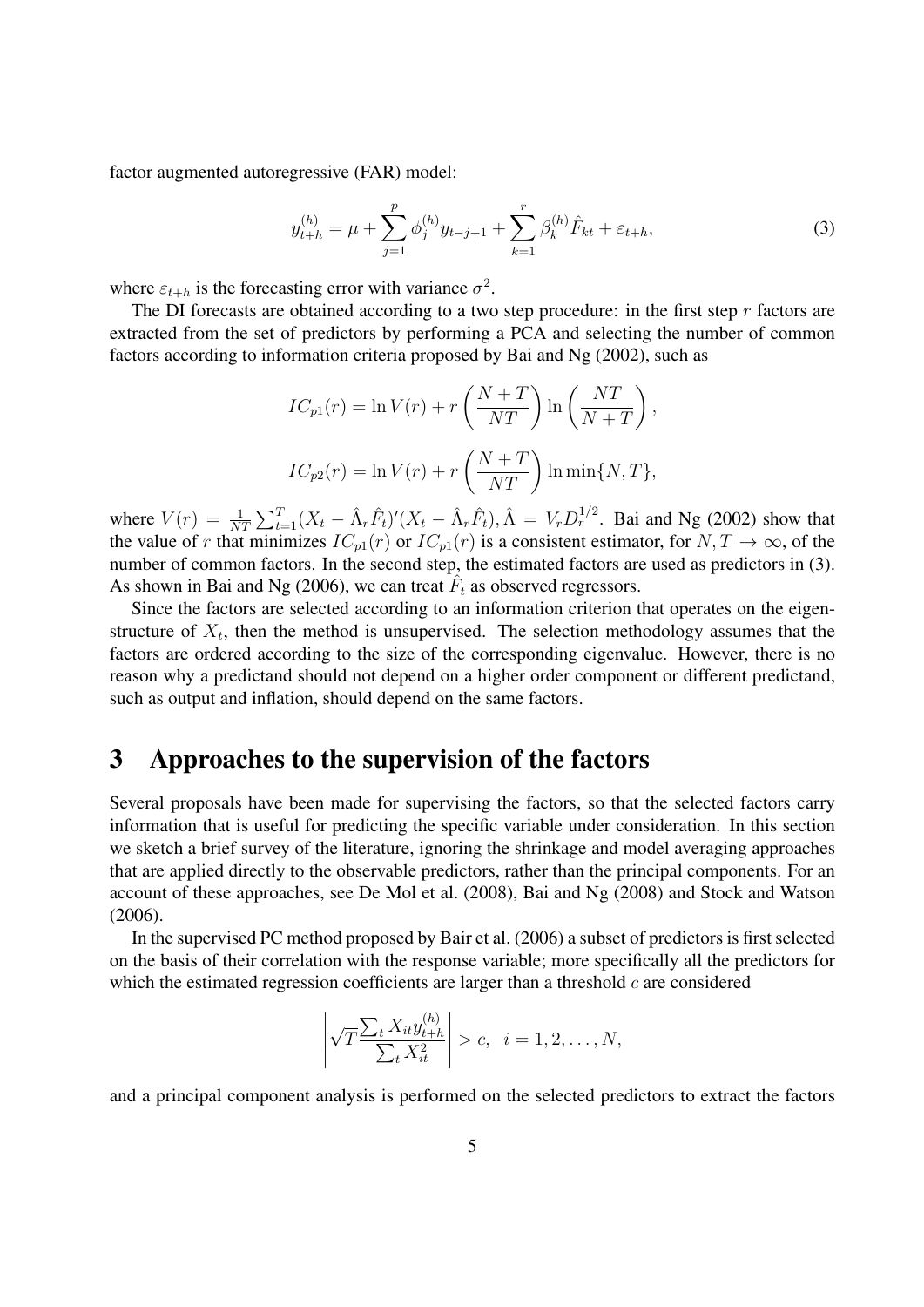to be used for prediction. The method clearly depends on the threshold  $c$ , which is estimated by cross-validation.

Bai and Ng (2008) construct supervised principal components, that they name *targeted predictors*, by pre-selecting a subset of predictors with predictive power for a specific predictand, and conducting a PCA on those. They explore hard thresholding rules constructed on the t-statistics of the regression of  $y_{u+1}^{(h)}$  $y_{t+h}^{(h)}$  on a single predictor  $X_{it}$  (after controlling for a set of predetermined variables, such as the lags of the dependent variables), say  $t_i^*$ , selecting those variables for which  $|t_i^*| > c$ , c alternatively being equal to 1.28, 1.65 and 2.58. Their selection rule does not consider the issue of multiple testing. In page 306 they state however that application of Holm's procedure (see section 5) did not lead to different results. Other soft thresholding methods are considered, such as the lasso, least angle regression, and the elastic net are considered and compared. The paper concludes that targeting the predictors to the economic variable to be predicted, they consider inflation in particular, leads to a gain in forecasting accuracy.

Bai and Ng (2009) proposed componentwise and block-wise boosting algorithms for isolating the predictors in FAR models that are most helpful in predicting a variable of interest. The algorithms do not rely on the ordering of the variables (and in the componentwise case do not rely on the ordering of their lags). Starting from the null model including only a constant, the algorithms perform incremental forward stagewise fitting of the mean square prediction error, by a sequence of Newton-Raphson iterations that iteratively improve the fit. At each step, a single explanatory variable (e.g. a PC), or a block consisting of a regressor and its lags, is fitted by ordinary least squares regression, and selected according to the reduction in the residual sum of squares. The selected variable contributes to the current predictor with a coefficient which is shrunk towards zero by a fraction known as the learning rate. The algorithm is iterated until a stopping rule is found. Bai and Ng (2009) propose an information criterion for selecting the number of boosting iterations that takes into account the estimation error in the estimation of the factors, which is  $O(N^{-1})$ .

Inoue and Kilian (2008) present an application of bootstrap aggregation (bagging) of predictors of U.S. inflation using  $N = 30$  variables. Among the predictors, they consider selecting by pretesting the PCs among the first  $K$ , where  $K$  ranges from 1 to 8. Several critical values for selection pretest are considered. Stock and Watson (2012b) and Kim and Swanson (2014) also consider averaging the FAR predictors obtained from independent bootstrap samples with factors selected according to the rule that their (robust)  $t$ -statistic must be larger than 1.96 in modulus.

Fuentes et al. (2014) propose the use of sparse partial least squares to select a small subset of supervised factors, extending to a dynamic setting the static methodology of Chun and Keles¸ (2010). The candidate factors arise from the spectral decomposition of the matrix  $T^{-1}\tilde{X}'yy'\tilde{X}$ , where y has generic element  $y_{t+1}^{(h)}$  $t_{t+h}^{(h)}$  and X is a matrix with rows composed of the elements of  $X'_t$ , augmented by the lags of the predictand. The loadings are shrunk towards zero by a LASSO type penalty, aiming at the extraction of sparse supervised components.

Finally, an important class of supervision methods is based on inverse regression. Let  $(y, X)$ denote the observable predictand and predictors and let  $f(y, X)$  denote their joint density. DI forecasting starts from the factorization  $f(y, X) = f(y|X)f(X)$ , assuming a factor structure for X. Obviously, the factors are unsupervised, as only the marginal distribution  $f(X)$  is considered. A different approach to the supervision of the factors deals with the factorization  $f(y, X)$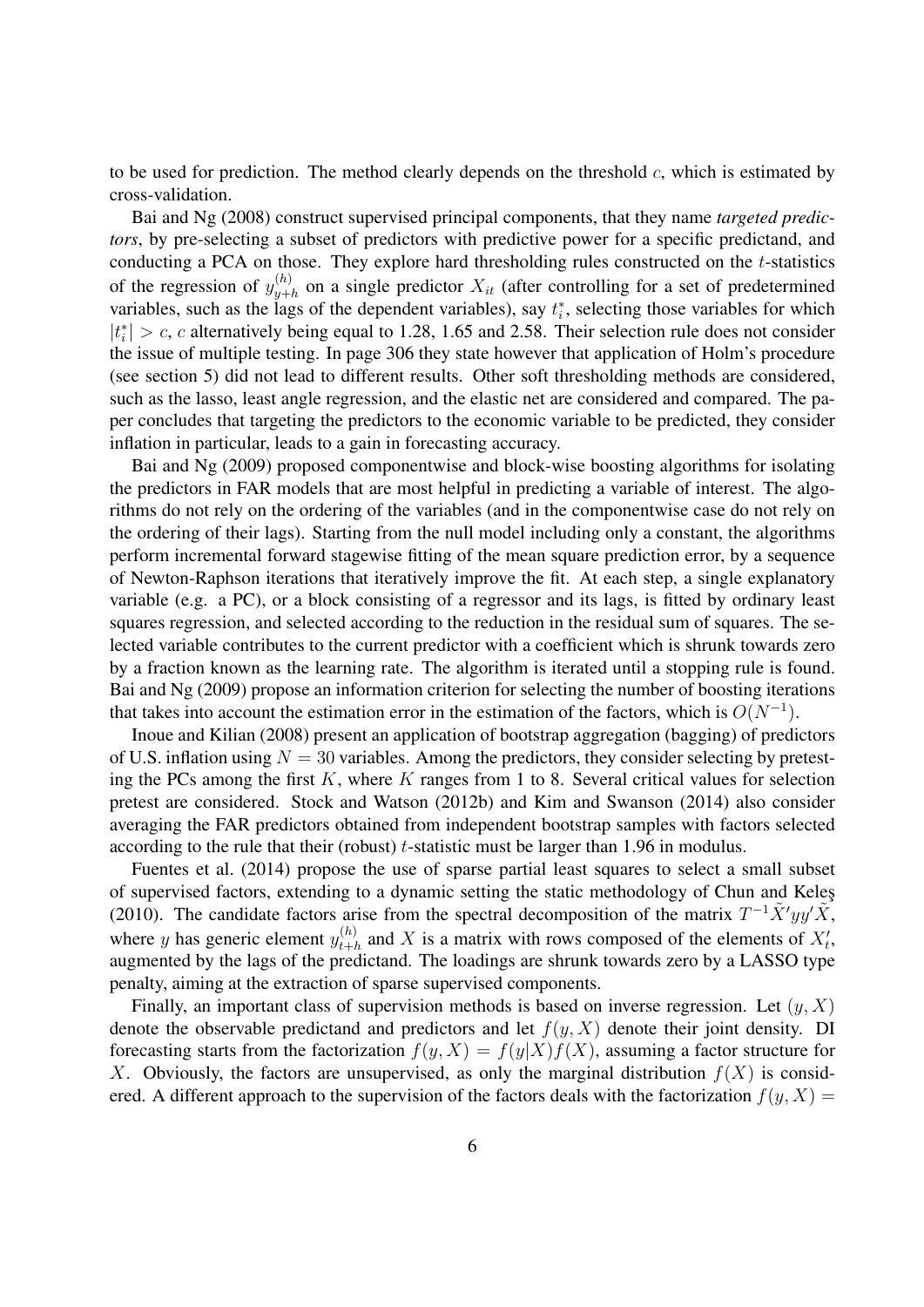$f(X|y)f(y)$ , using the first conditional density for obtaining a reduced set of predictors incorporating information concerning y, achieving a substantial dimensionality reduction. The reduced set is then used in the prediction of y, according to a maintained model for  $f(y|X)$ . One such methodology is sliced inverse regression (SIR, Li  $(1991)$ ): the range of y is partitioned into slices, within which the centroids of the  $X$ 's are computed; a singular value decomposition of the matrix of centroids is performed to obtain a few effective dimension-reduction directions. The method of principal fitted components (PFC) analysis, proposed by Cook (2007) and Cook and Forzani (2008), is based on inverse regression of X on y to obtain a dimension reduction that preserves the information that is relevant for predicting y; in Cook (2007) the conditional mean  $E(X|Y = y)$ is estimated by projecting the X's on polinomial terms in  $y$  and a principal component analysis is conducted on the conditional mean estimates to obtain the PCFs.

## 4 Principal components regression and components selection as shrinkage methods

Our approach is a particular case of the generalised shrinkage model considered in Stock and Watson (2012b). In the sequel we will assume that the forecasting model does not contain lags of the predictand and that the DI predictor results exclusively from principal component regression. In particular, the data are generated as

$$
y_{t+h}^{(h)} = x_t' \delta + \epsilon_{t+h},
$$

where  $\epsilon_{t+h}$  has mean zero and  $\text{Var}(\epsilon_{t+h}) = \sigma^2$ . We also assume that T observations are available for  $y_{t+h}$ ,  $t = 1, \ldots, T$ , and focus on the predictor

$$
\hat{y}_{t+h|t}^{(h)} = \sum_{i=1}^{N} \psi_i \hat{\beta}_i \hat{F}_{it},
$$
\n(4)

where  $\hat{F}_t = D^{-1/2} \Lambda' X_t$ , denotes the  $N \times 1$  vector containing the standardised PC scores  $\hat{F}_{it}$ ,  $i =$  $1, \ldots, N$ , such that  $\frac{1}{T} \sum_{t} \hat{F}_{t} \hat{F}'_{t} = I$ , ordered according to the eigenvalues of the matrix S. Moreover,  $\hat{\beta}_i = \frac{1}{7}$  $\frac{1}{T} \sum_{t} F_{it} y_{t+h}$ , is the least squares estimator of the regression coefficient of y on the *i*-th PC, and  $\psi_i$  is the indicator for the inclusion of the *i*-th PC. The decision whether to include it or not depends on the strength of the relationship with the predictand and will be discussed shortly.

As  $\hat{F}_{it} = x'_t v_i / d_i$ , where  $d_i^2$  is the *i*-th eigenvalue of S and  $v_i$  is the corresponding eigenvector,

$$
S = V D^{2} V', V = [v_{1}, \ldots, v_{i}, \ldots, v_{N}], D = diag(d_{1}, \ldots, d_{N}),
$$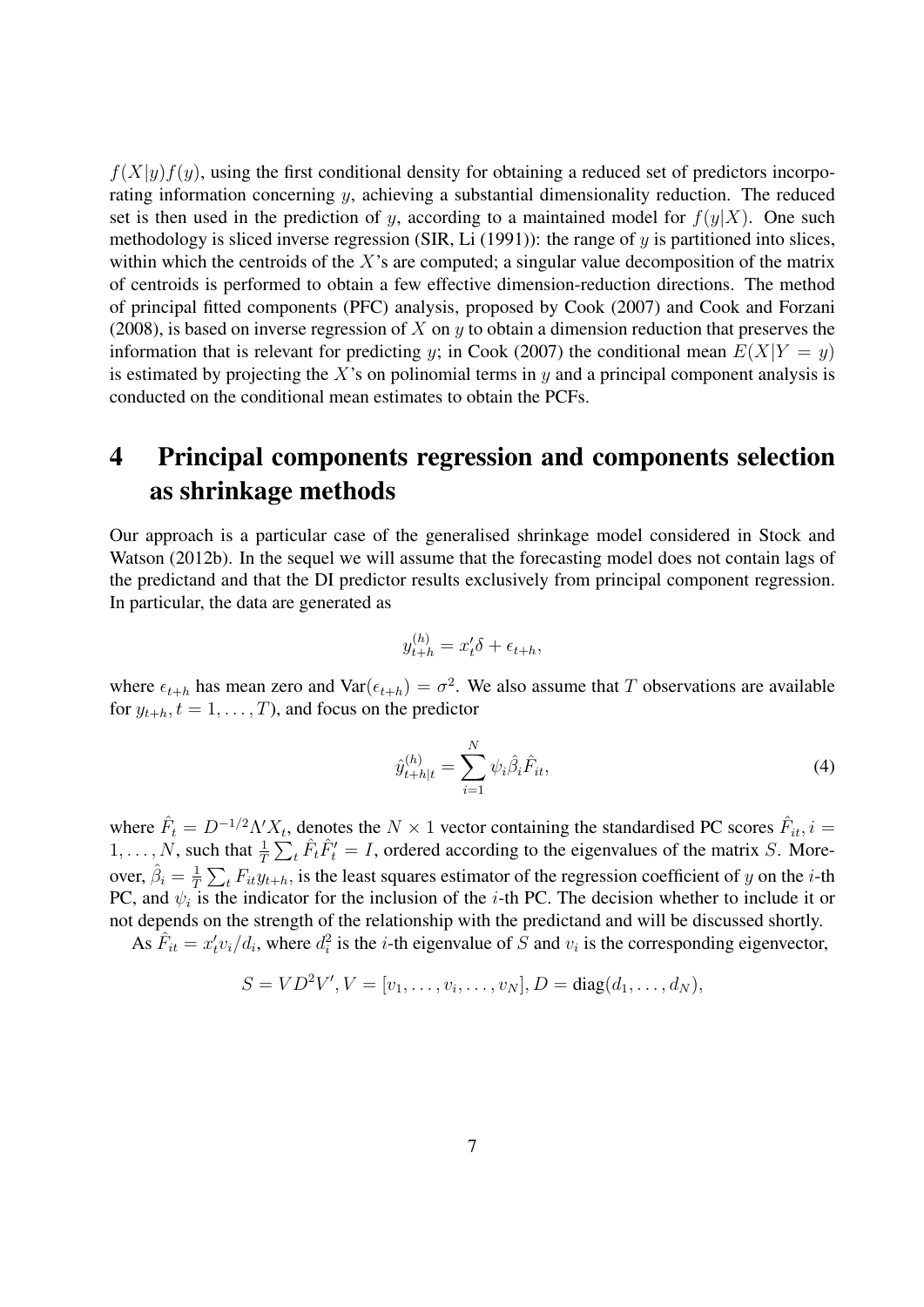the predictor (4) can be written  $\hat{y}_{t+h|t}^{(h)} = x_t' \hat{\delta}$ , for

$$
\hat{\delta} = \sum_{i=1}^{N} \frac{v_i}{d_i} \hat{\beta}_i,
$$

The lack of supervision of the ordering of the components, see cautionary note 2 in Hadi and Ling (1998), can be evidenced by a plot of  $d_i^2$ , the *i*-th eigenvalue, versus the increase of the regression residual sum of squares arising from the deletion of the i-th component, measured by  $T\hat{\beta}_i^2=T^{-1}\left(\sum_t \hat{F}_{it}y_{t+l}^{(h)}\right)$  $\binom{(h)}{t+h}^2.$ 

The mean square error (MSE) of the above predictor, treating the factors as observed variables, is

$$
\text{MSE}(\hat{y}_{t+h|t}^{(h)}) = [\text{B}(\hat{y}_{t+h|t}^{(h)})]^2 + \text{Var}(\hat{y}_{t+h|t}^{(h)}),
$$

where the bias and the variance are given respectively by

$$
\mathbf{B}(\hat{y}_{t+h|t}^{(h)}) = \sum_{i=1}^{N} (1 - \psi_i) \hat{F}_{it} d_i v_i' \delta, \quad \text{Var}(\hat{y}_{t+h|t}^{(h)}) = \sigma^2 \left( 1 + \frac{1}{T} \sum_{i} \psi_i \hat{F}_{it}^2 \right).
$$

These simple expressions underlie the usual bias-variance trade-off: removing one factor from the set of predictors (i.e. setting  $\psi_i = 0$ ) reduces the variance, but increases the bias. The bias term features the singular value  $d_i$ , which implies that the bias increase is potentially larger if cœteris paribus a component with high  $d_i$  is removed. The bias resulting from the omission of a particular PC further depends on  $v_i' \delta$ ; this term depends on the population relationship between y and the x's and on the loadings of the  $i$ -th PC<sup>1</sup>. The main message, conveyed by the above expression for the MSE is that omitting a PC loading heavily on important variables  $((v_i^{\prime}\delta)^2)$  is large) will have more impact if the PC corresponds to a large eigenvalue. Note also that Var $(\hat{y}_{t+h|t})$  depends solely on  $\sigma^2$ and the Mahalanobis squared distance of  $x_T$  from 0 in the x space,  $x'_T (\sum_t X_t X_t')^{-1} x_T = \sum_i \hat{F}_{it}^2$ ; recalling that  $\hat{F}_{it} = x_T' v_i/d_i$ , the variance will be inflated by the presence of components with small  $d_i$  and for which the inner product  $x'_T v_i$  is large. The broad conclusion arising from this analysis is that discarding the first PCs is not in general a good idea, and the ordering of the components should be taken seriously. We see this simple result as a possible explanation for the failure of alternative shrinkage methods to outperform the DI approach documented in Stock and Watson (2012b).

In principle, we could determine the optimal set of indicators  $\{\psi_i, i = 1, \dots, N\}$ , which minimises the above MSE of prediction, e.g. parameterising

$$
\psi_i = \psi_i(\hat{\beta}_i; \gamma, c) = \frac{1}{1 + \exp[-\gamma(|\hat{\beta}_i| - c_i)]},
$$

<sup>&</sup>lt;sup>1</sup>Omitting a component loading on  $x$  variables with no effect on the predictand makes a zero contribution to the bias.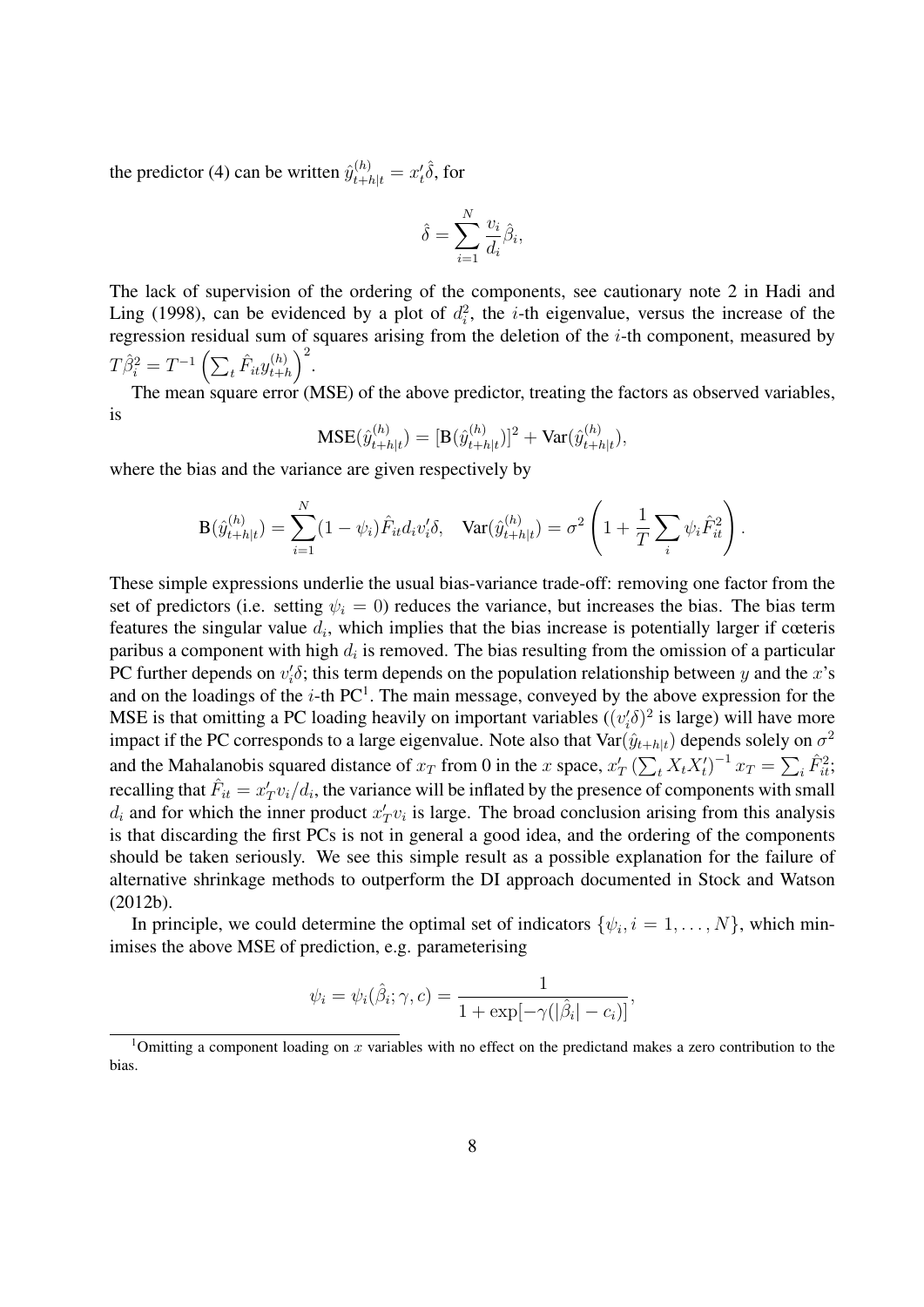where e.g.  $c_i = c/d_i$  for an unknown positive constant c, and thinking about replacing  $\delta$  and  $\sigma$  by some estimate, perhaps iteratively. Stock and Watson (2012b) estimate  $c_i = c$  by cross-validation and set  $\gamma \to \infty$ . Hwang and Nettleton (2003) propose a general approach to the problem. We do not pursue this here and consider strategies such that  $\psi_i$  is the indicator function that the p-value of the significance test for the i-th regression coefficient is below a given threshold.

Before exposing our methodology, it is perhaps useful to remark that PCR conducted using only the first r principal components, chosen according to an information criterion, poses  $\psi_i =$  $I(i \leq r)$ . Another popular regularisation method, ridge regression, yields the predictor (4) where the shrinkage factor  $\psi_i$  vary with i: letting  $\rho \geq 0$  denote the penalty parameter in the criterion  $S(\rho, \delta) = \sum_t (y_{t+h} - x_t^{\prime} \delta)^2 + \rho \delta^{\prime} \delta$ , then

$$
\psi_i = \frac{d_i^2}{d_i^2 + \rho}.
$$

See Hastie et al. (2009) for a general reference and discussion.

## 5 The selection of the common factors as a multiple testing problem

Consider the set of null hypotheses  $H_{0i}$ :  $\beta_i = 0, i = 1, ..., N$ , in the predictive regression model,  $y_{t+h}^{(h)}=\sum_{i=1}^N\beta_i\hat{F}_{it}+\epsilon_t,$  and let  $p_i$  denote the two-sided  $p$ -value, based on the  $t$ -statistic  $t_i$  associated to the  $i$ -th principal components regression coefficient,

$$
t_i = \sqrt{T} \frac{\hat{\beta}_i}{\hat{\sigma}}.\tag{5}
$$

An issue is posed by the estimation of the regression standard error  $\sigma$  by  $\hat{\sigma}$  in the denominator. The usual estimator, the square root of

$$
\hat{\sigma}^2 = \frac{RSS}{T - N}, \quad RSS = \sum_t y_{t+h}^{(h)2} - T \sum_i \hat{\beta}_i^2,
$$

is either infeasible, if  $N \geq T$ , or severely downward biased due to the overfitting when N is large. We address the issue of estimating  $\sigma$  in subsection 5.1.

The testing strategy based on the  $t_i$  statistics is multivariate, i.e. it treats all the remaining variables as nuisance parameters, when testing for the significance of a particular effect. An alternative strategy, that avoids estimation of  $\sigma$ , is componentwise, being based on the marginal linear regression  $t_i^*$  statistics,

$$
t_i^* = \sqrt{\frac{T(T-1)}{RSS_i}} \hat{\beta}_i, \quad RSS_i = \sum_t y_{t+h}^{(h)2} - T \hat{\beta}_i^2.
$$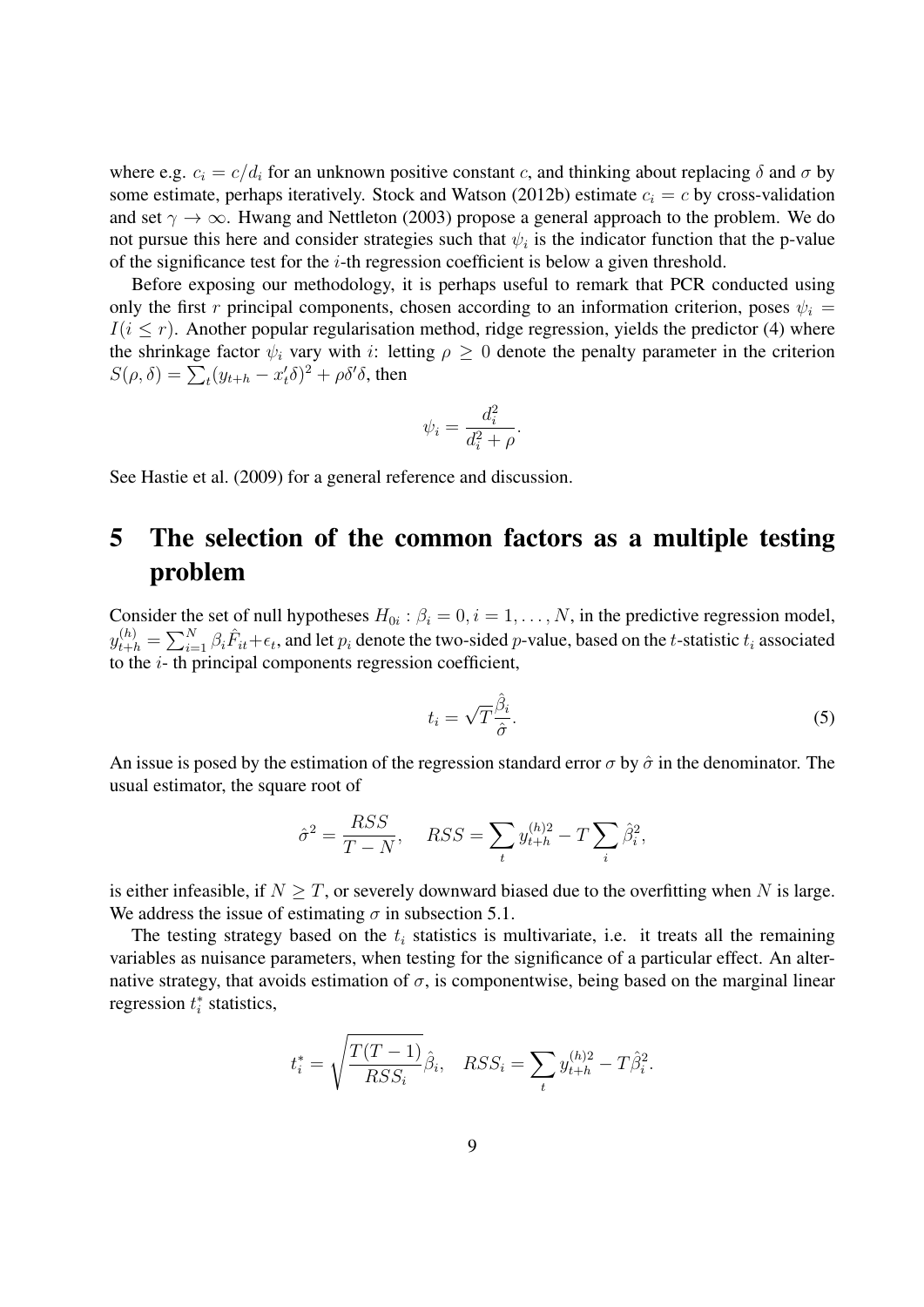The two *t*-statistics are related by

$$
t_i = t_i^* \sqrt{\frac{RSS_i/(T-1)}{RSS/(T-N)}},
$$

i.e. the univariate  $t_i^*$  is multiplied by the root mean square ratio. The componentwise approach is fairly popular in genomics and in hyper-dimensional contexts such that  $N > T$ . It has been adopted by Bai and Ng (2008) for estimating the targeted predictors.

For T large, the null distribution of the statistic is  $t_i \sim N(0, 1)$ , and the p-value is computed as  $p_i = 2(1 - \Phi(|t_i|))$ . Here, in fact, the alternative is two-sided, that is  $H_{1i} : \beta_i \neq 0, i = 1, \dots N$ . Let us consider the re-ordering of the components according to the nonincreasing values of  $|t_i|$ , and let us denote by  $\hat{F}_{(i),t}$  the  $(i)$ -th component in the new ordering. The corresponding ordered p-values will be denoted by

$$
p_{(1)} \leq p_{(2)} \leq \cdots \leq p_{(i)} \leq \cdots \leq p_{(K)}.
$$

The inclusion of a the *i*-th PC is based on a multiple testing procedure, which provides a decision rule aiming at controlling overall error rates when performing simultaneous hypotheses tests. The procedures can be distinguished according to the error that is controlled. For this purpose, consider the following confusion matrix:

|                          | Decision      |    |         |
|--------------------------|---------------|----|---------|
| Actual                   | Accept Reject |    | Total   |
| $H_{0i}: \beta_i=0$      | T N           | FР | $N_0$   |
| $H_{1i}: \beta_i \neq 0$ | F'N           | TP | $N_{1}$ |
| Total                    |               |    |         |

 $R = FP + TP$  is the total number of hypotheses rejected; FP is the number of false rejections (Type I errors(, i.e. of falsely rejected hypothesis. There are  $N_0$  true nulls and  $N_1$  false nulls. TN in the number of correctly accepted true nulls, etc.  $FN$  is the number of false positive decisions, i.e. type II errors and  $TP$  (true positives) is the number of correct rejections.

The per comparison error rate (PCER) approach controls for the expected number of true  $H_{0i}$ rejected over  $N$ , the total number of tests,

$$
\text{PCER} = \frac{\text{E}(FP)}{N}.
$$

It amounts to ignoring the multiplicity problem altogether, and uses the critical value corresponding to a preselected significance level  $\alpha$ , and thus rejects all hypotheses for which  $p_i < \alpha$ . This guarantees that  $\alpha$  is an upper bound for PCER, as when  $N_0 = N$  (all null hypotheses are true)  $E(FP) = \alpha N$ .

The problem with this approach is that the probability of a false rejection increases rapidly with N; in particular, if  $N_0 = N$ ,  $P(R \ge 1) = 1 - (1 - \alpha)^N$ . This has led to developing multiple testing strategies requiring that the probability of one or more false rejections does not exceed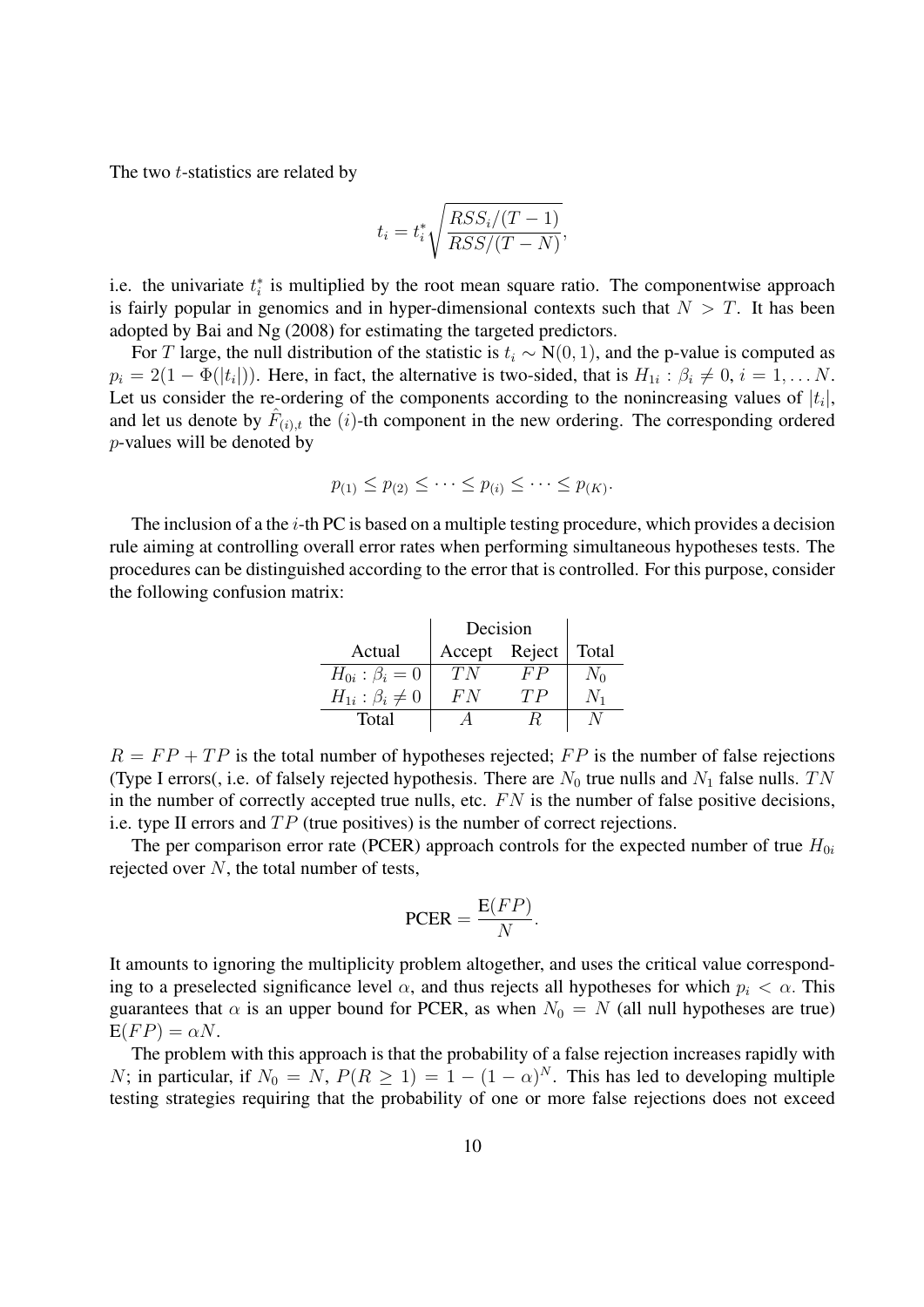a given level. Definining the family wise error rate (FWER) as the probability of rejecting any true  $H_{0i}$ , FWER =  $P(FP \ge 1)$ , the aim is defining decision rules guaranteeing FWER  $\le \alpha$ . The simplest procedure controlling the FWER is the Bonferroni rule, rejecting all  $H_{0i}$  for which  $p_i < \frac{\alpha}{N}$  $\frac{\alpha}{N}$ . However, the power of this rule is typically very low, when  $N > N_0$  is large.

A more powerful method for controlling the FWER at level  $\alpha$  is due to Holm (1979). Holm's method is a step-down procedure rejecting the  $(i)$ -th null hypothesis  $H_{0,(i)}$  if

$$
p_{(j)} \leq \frac{\alpha}{N-j+1}, j = 1, 2, ..., i.
$$

Note that  $p_{(1)} \le \alpha/N$  and  $p_{(N)} \le \alpha$ , so that at the initial step we apply Bonferroni's rule, while at the final step we get the PCER approach. Thus, if  $p_{(1)} > \alpha/N$ , all nulls are accepted and the procedure stops. Else, we reject  $H_{0,(1)}$  and test the remaining hypotheses at level  $\alpha/(N-1)$ . In such case, we accept all  $H_{0,(i)}$ ,  $(i) > 1$  if  $p_{(2)} > \alpha/(N-1)$ , else we reject  $H_{0,(2)}$  and test the remaining hypotheses at level  $\alpha/(N-2)$ , in which case we iterate the procedure, until all the remaining hypotheses are accepted.

Procedures that control for the FWER have unduly conservative when  $N$  is very large, despite the improvements offered by step-down procedures such as Holm's. A less conservative approach is offered by procedures that control for the false discovery rate (FDR), which is the expected proportion of falsely rejected nulls:

$$
\text{FDR} = \mathbf{E}\left(\frac{FP}{R}\right).
$$

The main procedure is due to Benjamini and Hochberg (BH, Benjamini and Hochberg (1995)). Let  $\alpha$  denote a control rate in the range (0,1). A decision rule that has FDR =  $\alpha N_0/N \leq \alpha$  rejects all  $H_{o,(i)}$ ,  $i = 1, \ldots, r$ , for which

$$
p_{(i)} \le \alpha \frac{i}{N}, i = 1, ..., r, \quad p_{(r+1)} > \alpha \frac{r+1}{N}.
$$

In high dimensional settings BH has been proved to achieve a better balance between multiplicity control and power. Another advantage is that when  $N = N_0$  BH controls also the FWER at level  $\alpha$ . Adaptive variants and refinements are available in the literature that address the issue of correlation in the tests statistics. See Efron (2010) for a review.

As stated in in the introduction, if we can think that nature is benign and that the ordering of the factors carries important information, then the selection should incorporate information on the factor structure. This can be achieved by weighting the *p*-values,  $p_i$ , according to the index *i* of the factor. A procedure that allows for *p*-value weighting and achieves control over the FDR is due to Genovese et al. (2006), and it works as follows:

- 1. Assign weights  $w_i > 0$  to each  $H_{0i}$  so that  $\bar{w} = N^{-1} \sum_i w_i = 1$ .
- 2. Compute  $q_i = p_i/w_i, i = 1, ..., N$ .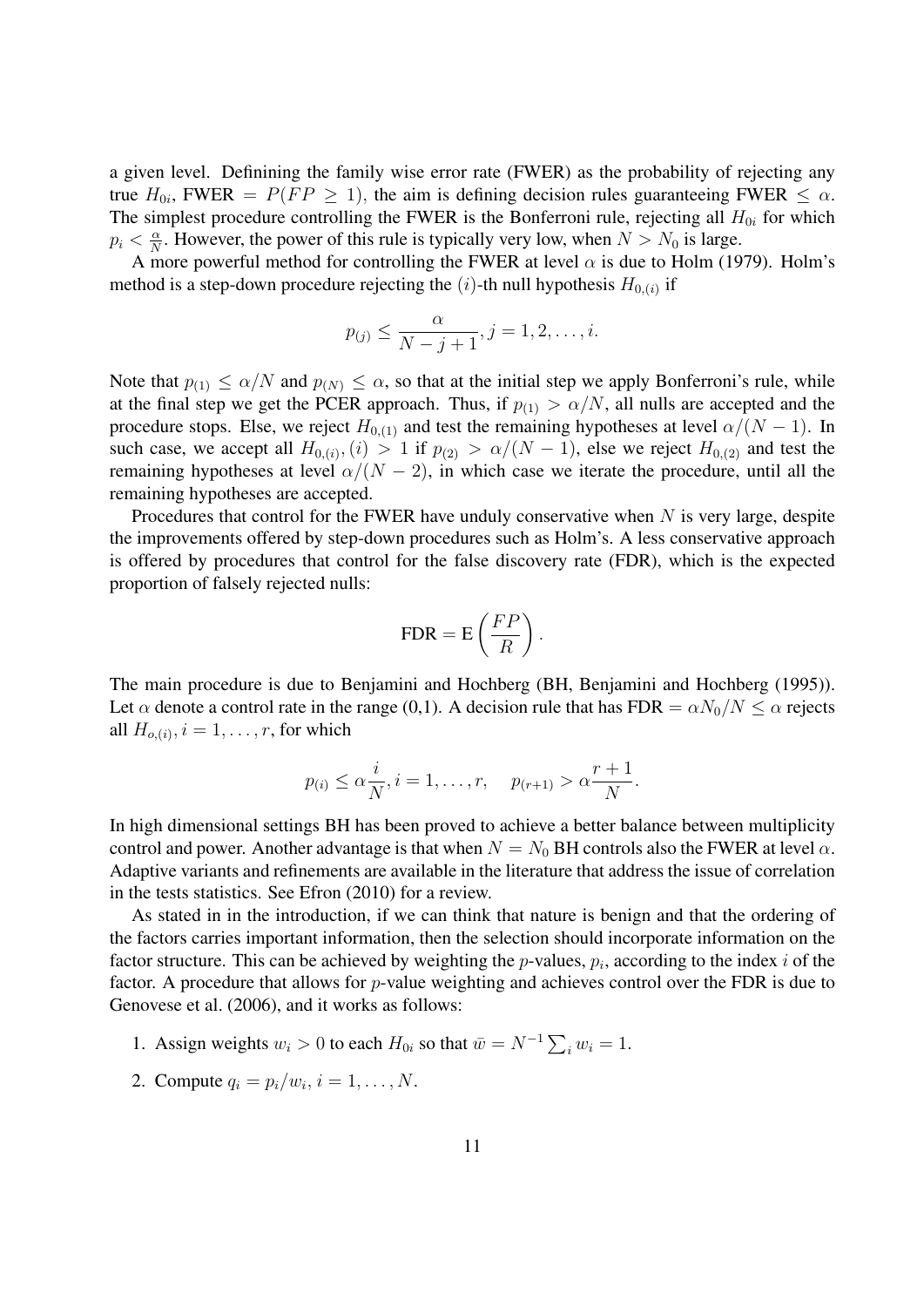3. Apply the BH procedure at level  $\alpha$  to  $q_i$ .

A natural choice for the weights in our context is setting  $w_i = d_i^2$ ; as a matter of fact, if the predictors are standardised, then S is a correlation matrix with eigenvalues  $0 \leq d_i^2 \leq N$ , and  $N^{-1} \sum_i d_i^2 = 1.$ 

#### 5.1 Estimation of  $\sigma$

Fan et al. (2012) propose a refitted cross-validatory (RCV) estimator of the error variance which is consistent when the number of factors grows at a faster rate than the number of observations. The procedure has two stages: the sample is split into two independent subsamples. In the first stage variable selection is carried out on the two subsamples by a consistent pretest selection procedure, based on the marginal t statistics  $t_i^*$ ,  $i = 1, \ldots, N$ , yielding two sets of selected variables, denoted  $M_1$  and  $M_2$ . In the second stage, the two models are estimated on the other subsample (i.e.  $M_1$ ) is estimated on the second and  $M_2$  on the first subsample), yielding two estimates,  $s_1^2$  and  $s_2^2$ , of the error variance. The RCV estimator is the average of the two. Refitting aims at eliminating the influence of variable that have been spuriously selected in the first stage.

#### 5.2 Controlling for the lags of the dependent variable

So far we have considered the regression of a predictand on the principal components. If lags of the predictand have to be incorporated, as in the FAR approach, the above variable selection procedures are applied to the regression of the residuals of the regression of  $y_{t+l}^{(h)}$  $\{y_{t}, y_{t-1}, \ldots, y_{t-p}\}$  on the principal components computed on the set  $\{\tilde{X}_{it}, i = 1, \ldots, N\}$ , where  $\tilde{X}_{it}$  is the residual of the regression of  $X_{it}$  on  $\{y_t, y_{t-1}, \ldots, y_{t-p}\}.$ 

## 6 Empirical Analysis

#### 6.1 Data and methods

The dataset used in empirical analysis is derived from that employed by Stock and Watson (2012a), and consists of 211 U.S. macroeconomic time series, available at the quarterly observation frequency from 1959-I to 2011-II. Of the 211 series, 121 were considered for our empirical analysis<sup>2</sup>. The series are all transformed to induce stationarity by taking first or second differences, logarithms or first or second differences of logarithms. The series are grouped into 12 categories; for a complete list of variables and their transformation see the Appendix A.

We consider a transformation  $y_t$  of the original variable  $Y_t$ , depending on the order of integration. Real activity variables are typically integrated of order 1, denoted  $Y_t \sim I(1)$ ; defining

 $2$ As in Stock and Watson (2012b), we exclude series at high aggregate level. We decided to exclude also series starting after 1959 or ending before 2011. As a result, our dataset can be considered as an update of that used in Stock and Watson (2012b), which ended in 2009:II.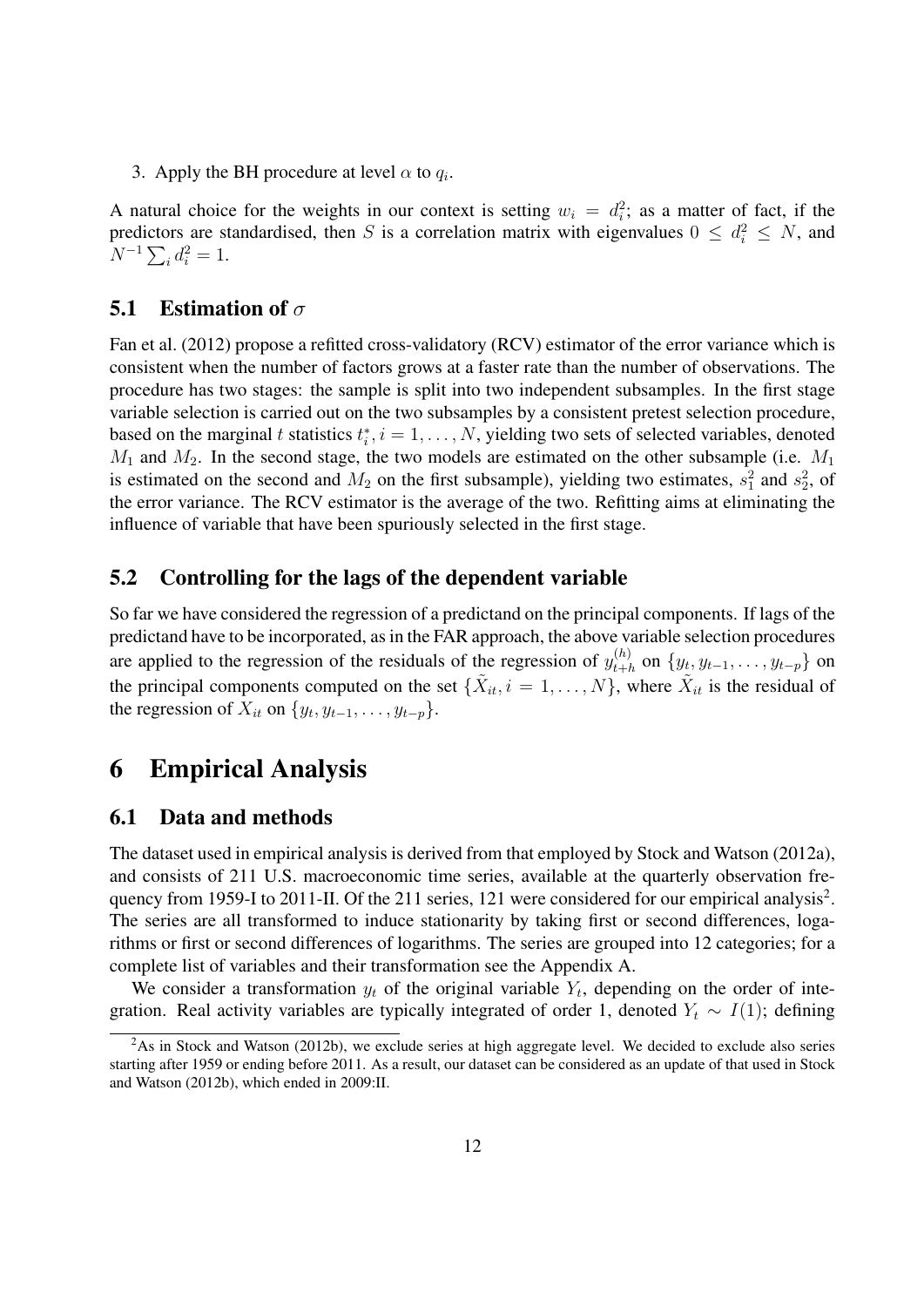$y_t = \Delta \ln Y_t$ , the predictand is

$$
y_{t+h}^{(h)} = 400 \times \frac{\Delta_h \ln Y_{t+h}}{h}, \quad \Delta_h \ln Y_{t+h} = \ln Y_{t+h} - \ln Y_t,
$$

the h-period growth at an annual rate. For nominal price and wage series we assume  $Y_t \sim I(2)$ , and, in accordance to Stock and Watson (2002b), the series to be predicted is

$$
y_{t+h}^{(h)} = 400 \times \left(\frac{\Delta_h \ln Y_{t+h}}{h} - \Delta_1 \ln Y_t\right).
$$

The predictors are represented by the 121 standardized principal components obtained from the spectral decomposition of the covariance matrix of the original indicators. A heat map of the squared factor loadings for the 121 quarterly series is provided by figure 1. The vertical axis is the series categories reported in A; in the horizontal axis the order of the principal component. The plot evidences that the first factor loads principally on the growth rates of the the indicators of real activity; the second has rather sparse loadings on both real and nominal variables, whereas the third loads eminently on price and wage inflation rates.

The forecasts are obtained using a pseudo real-time forecasting procedure<sup>3</sup>. The data from 1960:II to 1984:IV are used as a training sample. A PCA on the  $N$  standardized indicators is conducted to extract the factors, represented by the standardized principal components. The PCA are selected and the estimated regression coefficients are used at time 1984:IV to forecast  $\hat{y}_{T+}^{(h)}$  $T_{Th}^{(n)}, h=1,$ 2, and 4 quarters ahead. Then, the estimation sample is updated by one quarterly observations and downdated by removing the initial one, so that the second set of observations ranges from from 1960:III to 1985:I, and so forth. For each rolling window, consisting of  $T = 100$  observations, a PCA is conducted to extract the N components, variable selection is performed and the predictor is formed. The process continues until the end of the sample is reached. In our case the last available data is 2010:II when  $h = 4$ . The experiment delivers around 100 forecasts for each forecasting method, that can be compared with the observed values.

The predictors that are compared are:

• The pure autoregressive (AR) predictor

$$
\hat{y}_{t+h}^{(h)} = \hat{\phi}_1^{(h)} y_t + \cdots + \hat{\phi}_p^{(h)} y_{t-p},
$$

where the order is selected according to the Schwarz Information criterion (SIC) and the AR coefficients are estimated by ordinary least squares.

• The dynamic factor model predictor (DFM5)

$$
\hat{y}_{t+h}^{(h)} = \hat{\beta}_1^{(h)} \hat{F}_{1t} + \dots + \hat{\beta}_r^{(h)} \hat{F}_{rt},
$$

<sup>&</sup>lt;sup>3</sup>As reported in D'Agostino and Giannone (2012), the exercise is pseudo real-time because we use the last vintage of data (for this dataset the last vintage is November 2011) and we do not consider the release available at the time of forecasting.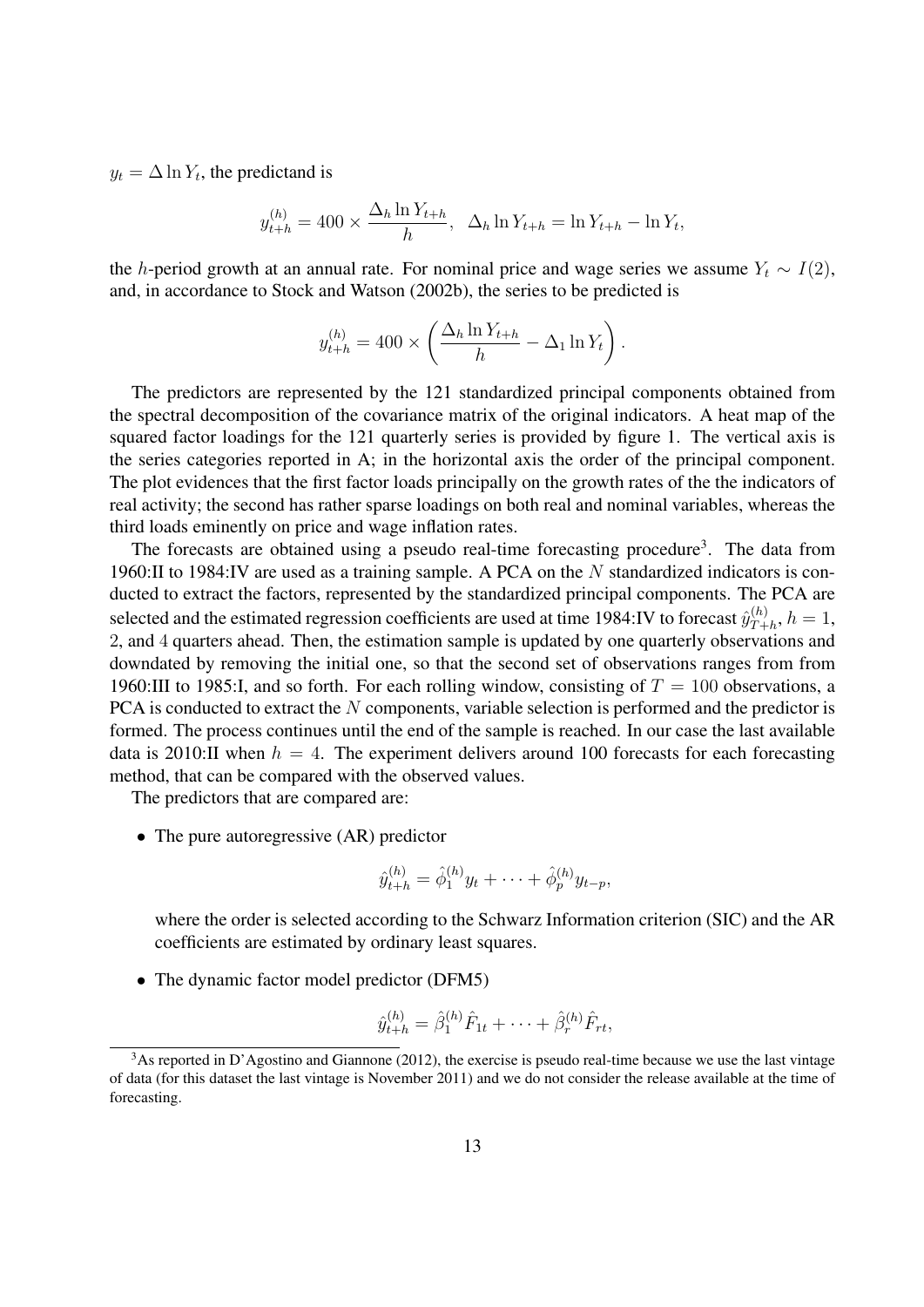Figure 1: Heat map of the squared factor loadings for the 121 quarterly series as given in table 1. The vertical axis is the seriescategories as reported in A; the horizontal axis is the order of the principal component.

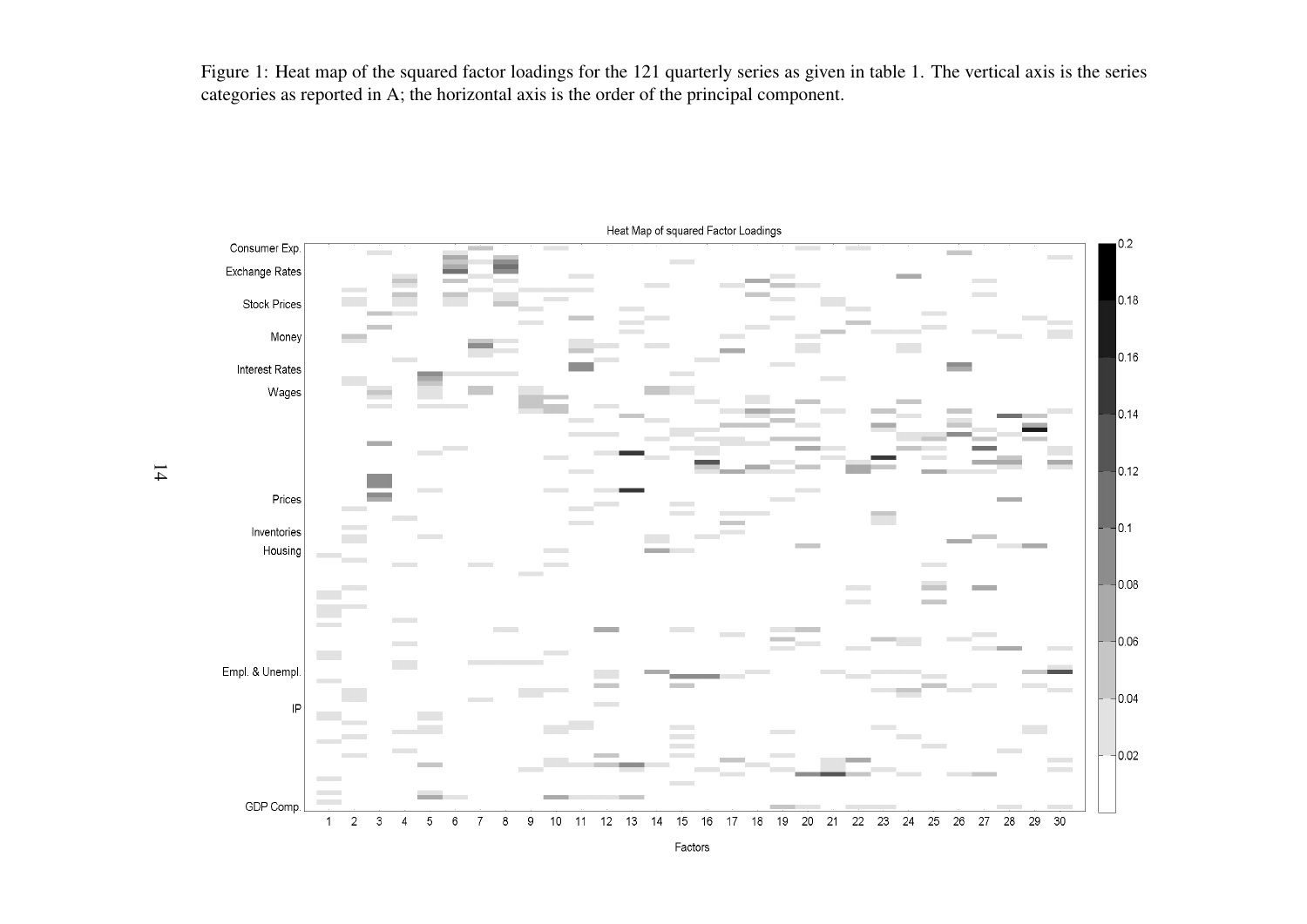where  $\hat{F}_{it}$ ,  $i = 1, \ldots, r$ , are the first  $r = 5$  principal components. This number is selected by the Bai and Ng (2002) criteria and coincides with the factor model benchmark proposed in Stock and Watson (2012b). When lags of the predictand are included, as in (4), the order  $p$ is that selected for the previous case (AR predictor).

• The supervised factor predictor

$$
\hat{y}_{t+h}^{(h)} = \hat{\beta}_1^{(h)} \hat{F}_{(1)t} + \cdots + \hat{\beta}_r^{(h)} \hat{F}_{(r)t},
$$

with  $r$  factors, ranked according to their  $p$ -values, selected according to

- Holm's multiple comparison procedure, controlling the FWER at the 5% level;
- The Benjamini-Hochberg procedure, controlling the FDR at the  $10\%$  level<sup>4</sup>;
- The Genovese et al. (2006) procedure with  $p$ -values weighted according to the corresponding eigenvalue.

If the lags of the predictand are considered, as in the FAR approach, then the factors are selected from the principal components computed on the residuals of the projection of the original predictors on the linear space spanned by the first  $p$  lags of the dependent variable.

We consider two implementations of the variable selection procedure, the first based on the marginal  $t_i^*$  statistics and the second based on the  $t_i$  statistics computed using the Fan et al. (2012) estimator of the regression error variance.

The performance of the different methods is evaluated using the mean square forecast error (MSFE), defined as follows: let  $T_0$  be the first point in time for out of sample evaluation and  $T_1$  be the last point in time for which we compute the MSFE for  $h = 1, 2$ , and 4

$$
MSFE = \frac{1}{T_1 - T_0} \sum_{\tau=T_0}^{T_1} \left( \hat{y}_{\tau+h}^{(h)} - y_{\tau+h} \right)^2.
$$

The results are presented in terms of mean square error (MSFE) relative to the AR (SIC) benchmark

$$
R_j = \frac{MSFE_j(h)}{MSFE_{AR}(h)}
$$

where  $j \in \{DFM5, Holm, BH, GRW\}$ . A value below one indicates that the specified method is superior to the AR (SIC) forecast.

#### 6.2 Empirical Results

The rolling forecast experiment was conducted for the following series:

<sup>&</sup>lt;sup>4</sup>This is the target value most often considered in applications; see Efron (2010). Controlling the FDR at the 5% level leads to very similar results.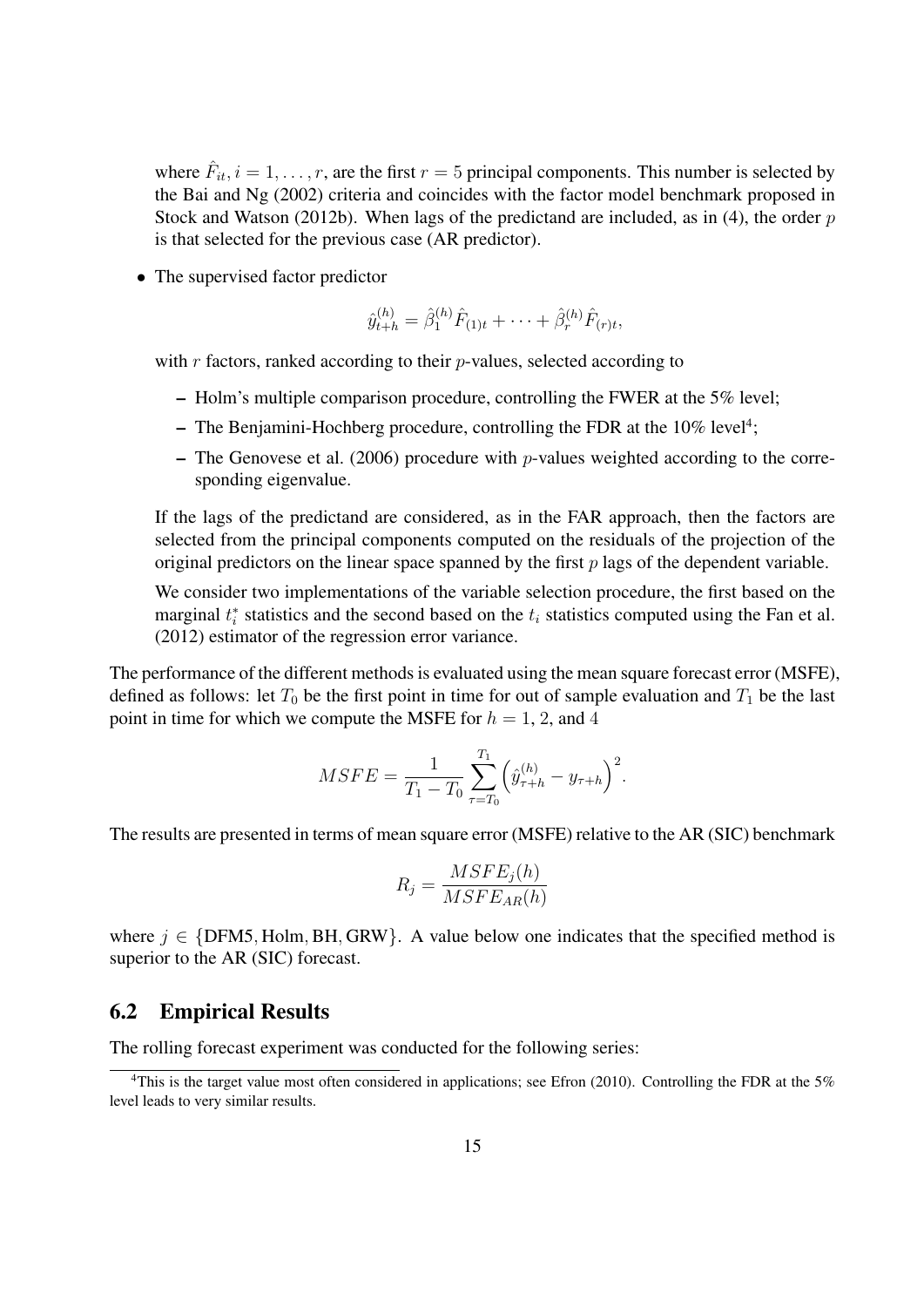- Industrial Production Index (IPI)
- Total employment: Non farm Payroll (NPE)
- Unemployment Rate (UR)
- Housing Starts (HS)
- Consumer Price Index (CPI)
- Treasury Bill 10-years (TB)
- Real Personal Income (RPI)
- Gross National Product (GNP).

Tables 1 - 4 report the relative MSFEs for the five alternative forecasting models under consideration. In particular, Table 1 refers to the case when lags of the predictand are not considered for forecasting using DI and the selection of the PCs is based on the p-values computed on the marginal  $t_i^*$  statistics; Table 2 refers to the case when p lags are considered and the selection is based on the marginal  $t_i^*$  statistics. Tables 3 and 4 deal with the selection based on the  $t_i$  statistics with  $\sigma$  estimated according to the RCV method by Fan et al. (2012): in 3 no lags of the predictands were considered, whereas in 4 they were.

There are several conclusions that can be drawn from the empirical evidence summarised in the tables. The first broad consideration is that forecasting methods based on factor models provide accurate forecasts and improve over the AR benchmark in the majority of the cases across all horizons, when the lags of the dependent variable are not considered (which is the case considered in Tables 1 and 3).

The second general conclusion is that pre-selection of the components by the multiple testing procedures considered leads to several improvements in forecasting accuracy (when no lags of the predictand are considered). The three procedures show the best performances for 52% of the cases across horizons/variables combinations in tables 1 and 3, whereas DFM5 and AR(SIC) have the best performances only for 21% and 27% of the occurrences, respectively.

Thirdly, when the lags of the target variables are considered in the forecasting model, the predictors based on the factors, regardless of their selection, are more systematically outperformed by the benchmark AR predictor. The combined evidence of Tables 2 and 4 is that the AR predictor is ranked best in 58% of the cases. The last finding has already been reported and investigated in previous studies, among which we mention D'Agostino and Giannone (2012) and Stock and Watson (2002a). A possible explanation is that factor models have the ability to capture efficiently not only the information that is common to other cross-sectional variables, but also the specific dynamic features of each variable to predict. Also, after conditioning for the role of lagged values, the factors computed on the residual variation contribute more to the variability of the forecasts, leading to an increase in the MSFE.

The series for which the multiple testing procedures outperform the DFM5 predictor are Total employment: Non farm Payroll (NPE), Housing Starts (HS), Treasury Bill 10-years (TB), Real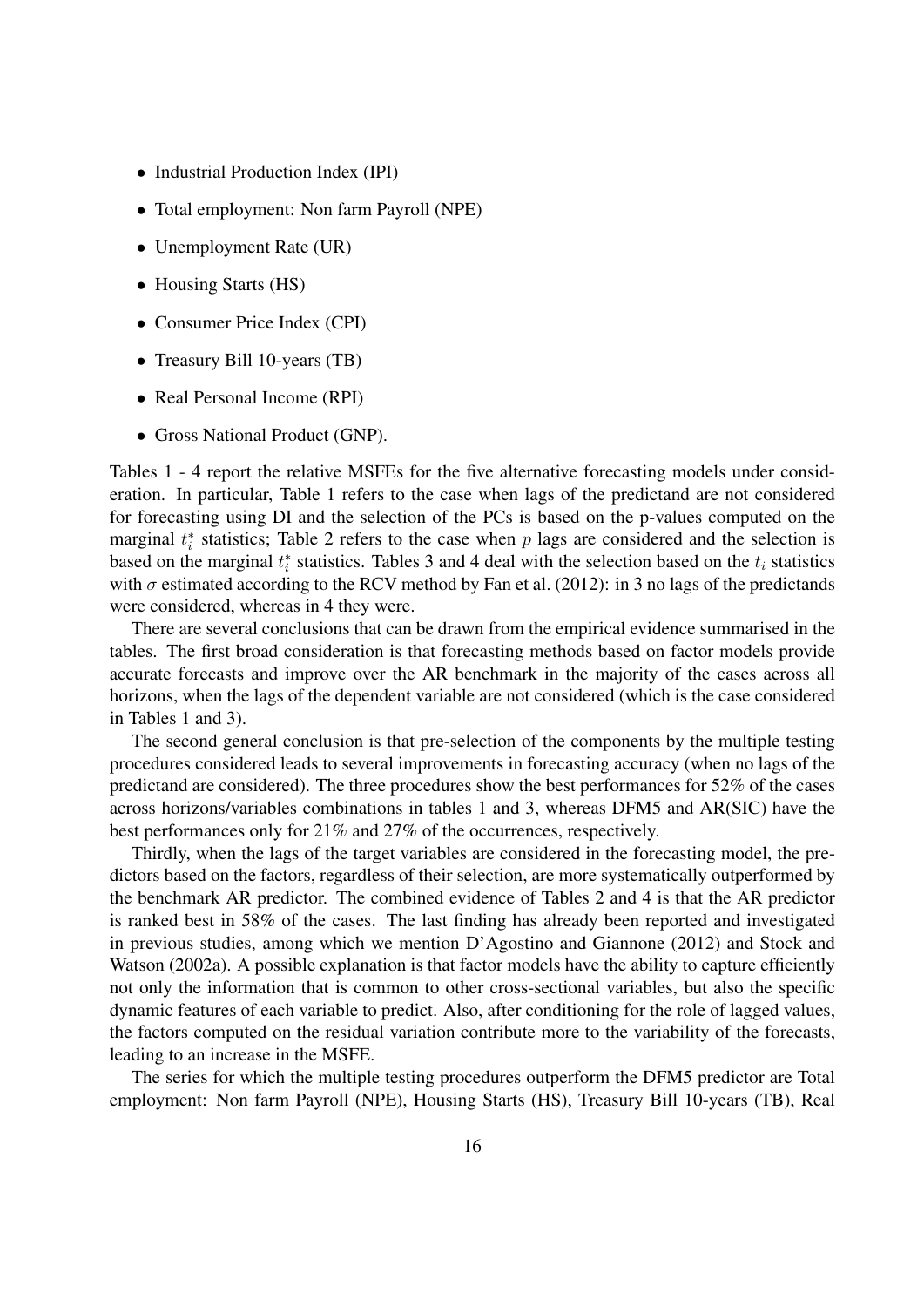Personal Income (RPI). For NPE, HS, TB and RPI they produce the minimum MSFEe across all horizons (panels A, B and C of table 1), with the exception of TB at horizon  $h = 1$ , for which the AR predictor ranks best. Finally, DFM5 is ranked best for UR, achieving a 20% reduction in the MSFE over the AR predictor and a 4% reduction over the multiple testing procedures, across all horizons. For the other variables the results are less sharp and depend basically on the forecast horizon. In Table 1 for IPX and GNP we observe a slight improvement of 4% of DFM5 and 15% of BH over AR only for  $h = 1$ , whereas for  $h = 2$  and  $h = 4$  both multiple testing procedures and DFM5 do not outperform the benchmark.

The choice of the reference test statistics (marginal  $t_i^*$  or multiple regression  $t_i$ , with RCV estimation of  $\sigma$ ) does not seem to affect the results of the multiple testing procedures. The previous results are confirmed examining Table 2. We observe a further improvement only for GNP, where now the best performing predictor is GRW, achieving a 24% MSFE reduction with respect to the benchmark, also for  $h = 2$  (Panel B) where the gain in forecasting accuracy amounts to about 10%.

Among the multiple testing procedures, weighting the  $p$ -values according to the eigenvalues does not lead to an improvement, with a few exceptions. Holm's sequential procedure clearly outperforms the other predictors in terms of MSFE in 27% of the cases when no lags of the dependent variable are in use, whereas BH and GRW are ranked best in 19% and 6% of the cases, respectively. This result seems to depend exclusively by the conservative nature of the Holm method, compared to the procedures controlling the FDR.

#### 6.3 Assessment of real time performance

Following D'Agostino and Giannone (2012), we evaluate how the forecasting performance of the predictors evolved over time. In figure 2 we plot the time series pattern of the MSFEs of the DFM5 predictor (black solid line) and the predictor resulting from Holm's selection of the factors (blue dashed line), relative to the AR benchmark (red line). We consider only 3 series, namely NPE, TB and RPI, for which the Holm's selection provided sizable improvements. The relative MSFEs were smoothed over time with a centered moving window spanning 2 years. The shaded areas are the NBER recessions.

Interestingly, the factor based methods perform best during the great recession, and present no substantial gain during the great moderation. This empirical findings is consistent with the literature, as during the recession the comovements among economic variables are more prominent and thus the factors become more useful for forecasting. The selection of the factor leads to greater MSFE reductions in the last five years of the sample, including the great recession.

Further insight into the assessment of the performance of Holm's factor selection method can be gauged from the consideration of which factors are selected by the procedure. Figure 3 is a plot versus time of the index number of the selected factors arising as a by-product of the rolling forecast experiment. In the case of NPE (first row), the first principal components is always selected, and is the only relevant factors for forecasting one-step-ahead. The second and third factors enter the selection at horizons  $h = 2$  and  $h = 4$ , with the second factor being switched off during the recession and the third propping up during the great recession. Hence, it may be concluded that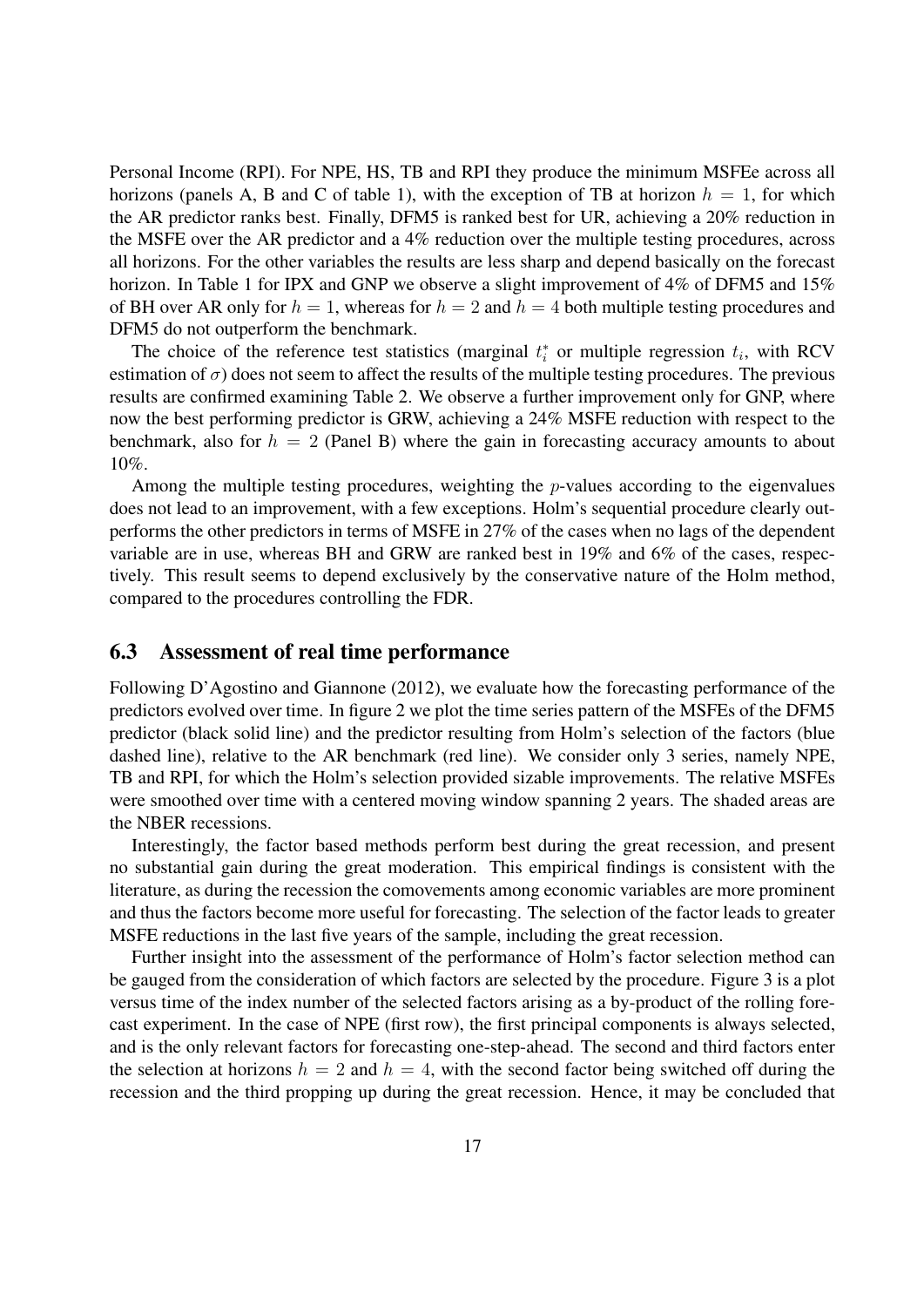|            | <b>IPX</b> | <b>NPE</b> | <b>UR</b> | <b>HS</b>                 | <b>CPI</b> | TB    | <b>RPI</b> | <b>GNP</b> |
|------------|------------|------------|-----------|---------------------------|------------|-------|------------|------------|
|            |            |            |           | Panel A: Rolling, $h = 1$ |            |       |            |            |
| AR(SIC)    | 13.164     | 0.760      | 0.039     | 0.005                     | 6.290      | 0.172 | 12.181     | 5.573      |
| DFM5       | 0.960      | 0.910      | 0.693     | 0.943                     | 0.959      | 1.207 | 0.898      | 0.942      |
| Holm       | 1.158      | 0.771      | 0.728     | 0.914                     | 1.014      | 1.079 | 0.828      | 0.900      |
| <b>BH</b>  | 1.173      | 0.777      | 0.728     | 0.896                     | 1.028      | 1.083 | 0.897      | 0.848      |
| <b>GRW</b> | 1.155      | 0.771      | 0.728     | 0.917                     | 1.022      | 1.089 | 0.884      | 0.876      |
|            |            |            |           | Panel B: Rolling, $h = 2$ |            |       |            |            |
| AR(SIC)    | 16.129     | 1.103      | 0.041     | 0.003                     | 2.068      | 0.121 | 5.816      | 4.084      |
| DFM5       | 1.026      | 1.013      | 0.680     | 1.126                     | 0.873      | 1.246 | 0.854      | 1.126      |
| Holm       | 1.102      | 0.876      | 0.757     | 0.995                     | 0.917      | 0.985 | 0.769      | 1.000      |
| <b>BH</b>  | 1.102      | 0.873      | 0.754     | 1.041                     | 0.949      | 1.064 | 0.774      | 1.000      |
| <b>GRW</b> | 1.102      | 0.876      | 0.759     | 0.995                     | 0.917      | 0.985 | 0.763      | 1.000      |
|            |            |            |           | Panel C: Rolling, $h = 4$ |            |       |            |            |
| AR(SIC)    | 16.184     | 1.694      | 0.049     | 0.002                     | 0.553      | 0.080 | 3.635      | 3.595      |
| DFM5       | 1.124      | 1.072      | 0.713     | 1.084                     | 0.869      | 1.198 | 0.801      | 1.112      |
| Holm       | 1.047      | 0.879      | 0.759     | 0.979                     | 0.928      | 0.974 | 0.681      | 1.008      |
| <b>BH</b>  | 1.025      | 0.916      | 0.735     | 0.990                     | 0.859      | 0.963 | 0.684      | 1.028      |
| <b>GRW</b> | 1.039      | 0.917      | 0.766     | 0.979                     | 0.954      | 0.974 | 0.682      | 1.005      |

Table 1: Relative Mean Square Forecast Errors of 5 alternative predictors at horizons  $h = 1, 2$ , and  $h = 4$ . The selection of the factors is based on the marginal  $t_i^*$  statistics and prediction occurs by principal component regression on the selected factors with no lags of the predictand.

NOTE: Numerical entries are mean square forecast errors (MSFEs). Forecasts are quarterly, for the period 1985:IV - 2010:II for a total of 103 out of sample forecasts. Entries in the first row, corresponding to the AR(SIC) benchmark model, are actual MSFEs, while all other entries are relative MSFEs, such that an entry below one indicates that the specified method is superior to the AR(BIC) forecast.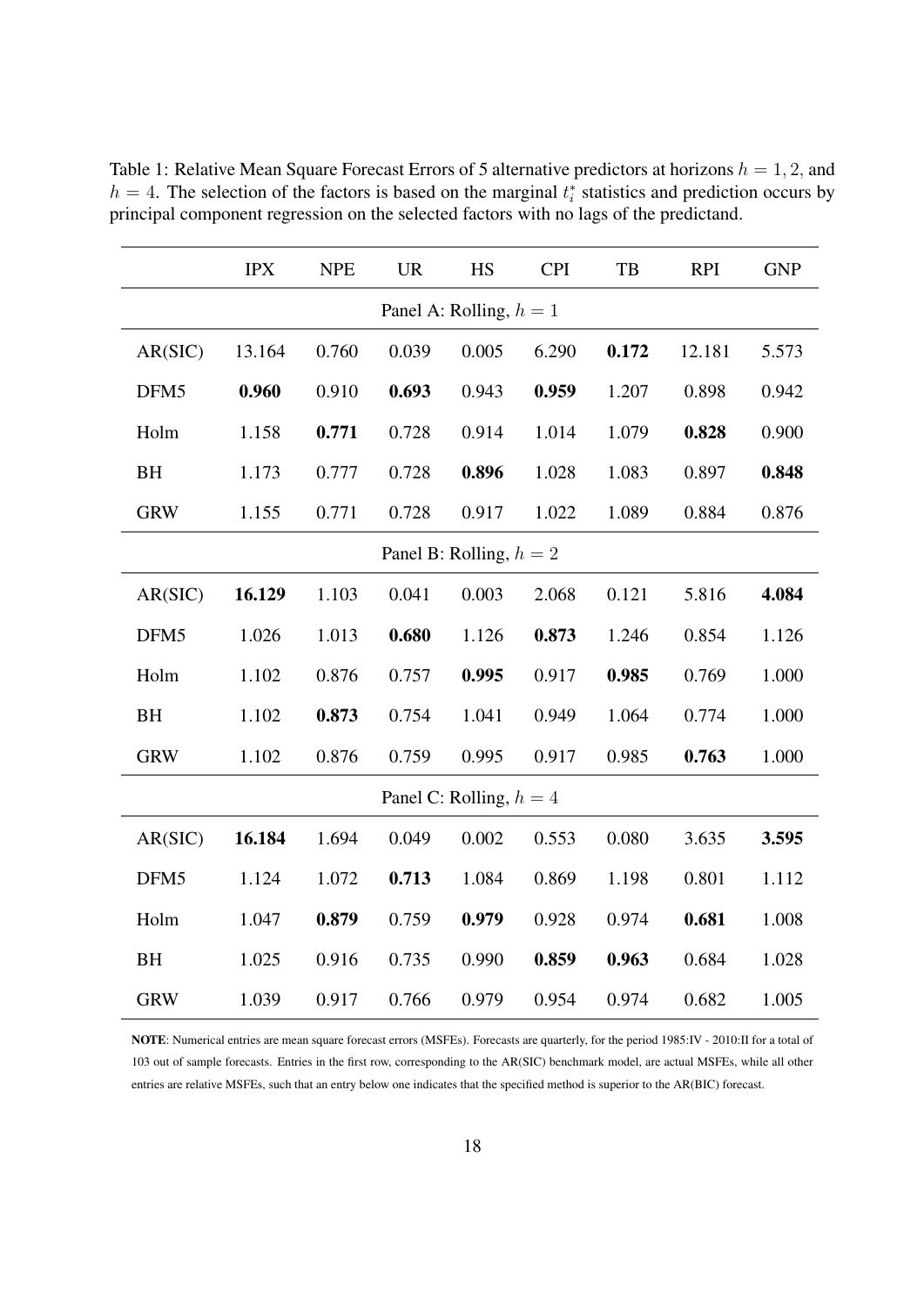Table 2: Relative Mean Square Forecast Errors of 5 alternative predictors at horizons  $h = 1, 2$ , and  $h = 4$ . The selection of the factors is based on the marginal  $t_i^*$  statistics and prediction occurs by the principal component regression on the selected factors including  $p$  lags of the predictand.

|            | <b>IPX</b> | <b>NPE</b> | <b>UR</b> | <b>HS</b>                 | <b>CPI</b> | TB    | <b>RPI</b> | <b>GNP</b> |
|------------|------------|------------|-----------|---------------------------|------------|-------|------------|------------|
|            |            |            |           | Panel A: Rolling, $h = 1$ |            |       |            |            |
| AR(SIC)    | 13.164     | 0.760      | 0.039     | 0.005                     | 6.290      | 0.172 | 12.181     | 5.573      |
| DFM5       | 1.195      | 1.119      | 0.954     | 0.939                     | 1.036      | 1.189 | 0.996      | 0.968      |
| Holm       | 1.005      | 0.968      | 0.912     | 0.894                     | 1.090      | 1.123 | 0.969      | 0.846      |
| <b>BH</b>  | 0.987      | 0.968      | 0.912     | 0.873                     | 1.093      | 1.115 | 0.937      | 0.836      |
| <b>GRW</b> | 1.004      | 0.971      | 0.912     | 0.880                     | 1.075      | 1.095 | 0.971      | 0.847      |
|            |            |            |           | Panel B: Rolling, $h = 2$ |            |       |            |            |
| AR(SIC)    | 16.129     | 1.103      | 0.041     | 0.003                     | 2.068      | 0.121 | 5.816      | 4.084      |
| DFM5       | 1.230      | 1.215      | 1.158     | 0.984                     | 0.987      | 1.046 | 0.875      | 1.067      |
| Holm       | 1.166      | 1.204      | 1.064     | 0.923                     | 1.035      | 1.033 | 0.851      | 1.021      |
| BH         | 1.161      | 1.204      | 1.064     | 0.932                     | 1.048      | 1.031 | 0.871      | 1.023      |
| <b>GRW</b> | 1.168      | 1.205      | 1.064     | 0.939                     | 1.029      | 1.024 | 0.846      | 1.020      |
|            |            |            |           | Panel C: Rolling, $h = 4$ |            |       |            |            |
| AR(SIC)    | 16.184     | 1.694      | 0.049     | 0.002                     | 0.553      | 0.080 | 3.635      | 3.595      |
| DFM5       | 1.084      | 1.194      | 1.103     | 1.033                     | 0.935      | 1.055 | 0.962      | 1.101      |
| Holm       | 1.063      | 1.189      | 1.094     | 1.007                     | 0.970      | 1.048 | 0.912      | 1.037      |
| <b>BH</b>  | 1.064      | 1.185      | 1.093     | 1.009                     | 0.959      | 1.054 | 0.928      | 1.040      |
| <b>GRW</b> | 1.077      | 1.189      | 1.094     | 1.009                     | 0.972      | 1.051 | 0.919      | 1.037      |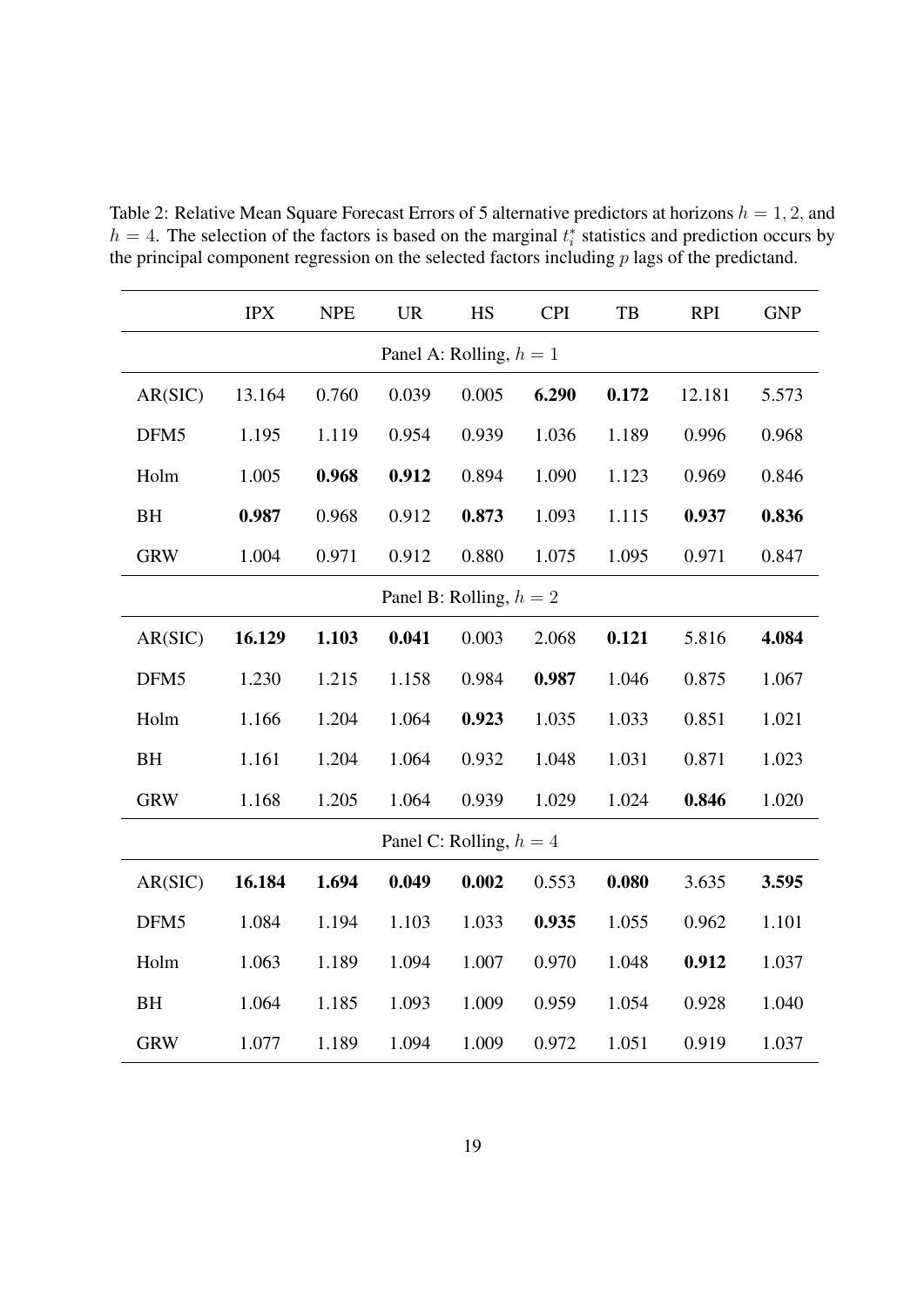Table 3: Relative Mean Square Forecast Errors of 5 alternative predictors at horizons  $h = 1, 2,$ and  $h = 4$ . The selection of the factors is based on the  $t_i$  statistics with RCV estimation of  $\sigma$ and prediction occurs by principal component regression on the selected factors and no lags of the predictand.

|                  | <b>IPX</b> | <b>NPE</b> | <b>UR</b> | HS                        | <b>CPI</b> | TB    | <b>RPI</b> | <b>GNP</b> |
|------------------|------------|------------|-----------|---------------------------|------------|-------|------------|------------|
|                  |            |            |           | Panel A: Rolling, $h = 1$ |            |       |            |            |
| AR(SIC)          | 13.164     | 0.760      | 0.039     | 0.005                     | 6.290      | 0.172 | 12.181     | 5.573      |
| DFM5             | 0.960      | 0.910      | 0.693     | 0.943                     | 0.959      | 1.207 | 0.898      | 0.942      |
| Holm             | 1.185      | 0.744      | 0.721     | 0.901                     | 1.040      | 1.114 | 0.828      | 0.816      |
| BH               | 1.090      | 0.737      | 0.749     | 0.892                     | 1.036      | 1.181 | 0.966      | 0.804      |
| <b>GRW</b>       | 1.120      | 0.728      | 0.750     | 0.833                     | 1.051      | 1.206 | 0.988      | 0.786      |
|                  |            |            |           | Panel B: Rolling, $h = 2$ |            |       |            |            |
| AR(SIC)          | 16.129     | 1.103      | 0.041     | 0.003                     | 2.068      | 0.121 | 5.816      | 4.084      |
| DFM <sub>5</sub> | 1.026      | 1.013      | 0.680     | 1.126                     | 0.873      | 1.246 | 0.854      | 1.126      |
| Holm             | 1.123      | 0.889      | 0.734     | 1.065                     | 0.917      | 1.098 | 0.769      | 0.919      |
| <b>BH</b>        | 1.126      | 0.930      | 0.778     | 1.023                     | 0.985      | 1.178 | 0.813      | 0.926      |
| <b>GRW</b>       | 1.082      | 0.889      | 0.796     | 1.010                     | 0.989      | 1.149 | 0.785      | 0.926      |
|                  |            |            |           | Panel C: Rolling, $h = 4$ |            |       |            |            |
| AR(SIC)          | 16.184     | 1.694      | 0.049     | 0.002                     | 0.553      | 0.080 | 3.635      | 3.595      |
| DFM5             | 1.124      | 1.072      | 0.713     | 1.084                     | 0.869      | 1.198 | 0.801      | 1.112      |
| Holm             | 0.960      | 1.032      | 0.675     | 0.988                     | 0.896      | 0.975 | 0.686      | 1.145      |
| BH               | 0.971      | 1.003      | 0.694     | 0.963                     | 0.882      | 1.026 | 0.681      | 1.066      |
| <b>GRW</b>       | 0.974      | 0.993      | 0.702     | 0.963                     | 0.885      | 1.047 | 0.678      | 1.066      |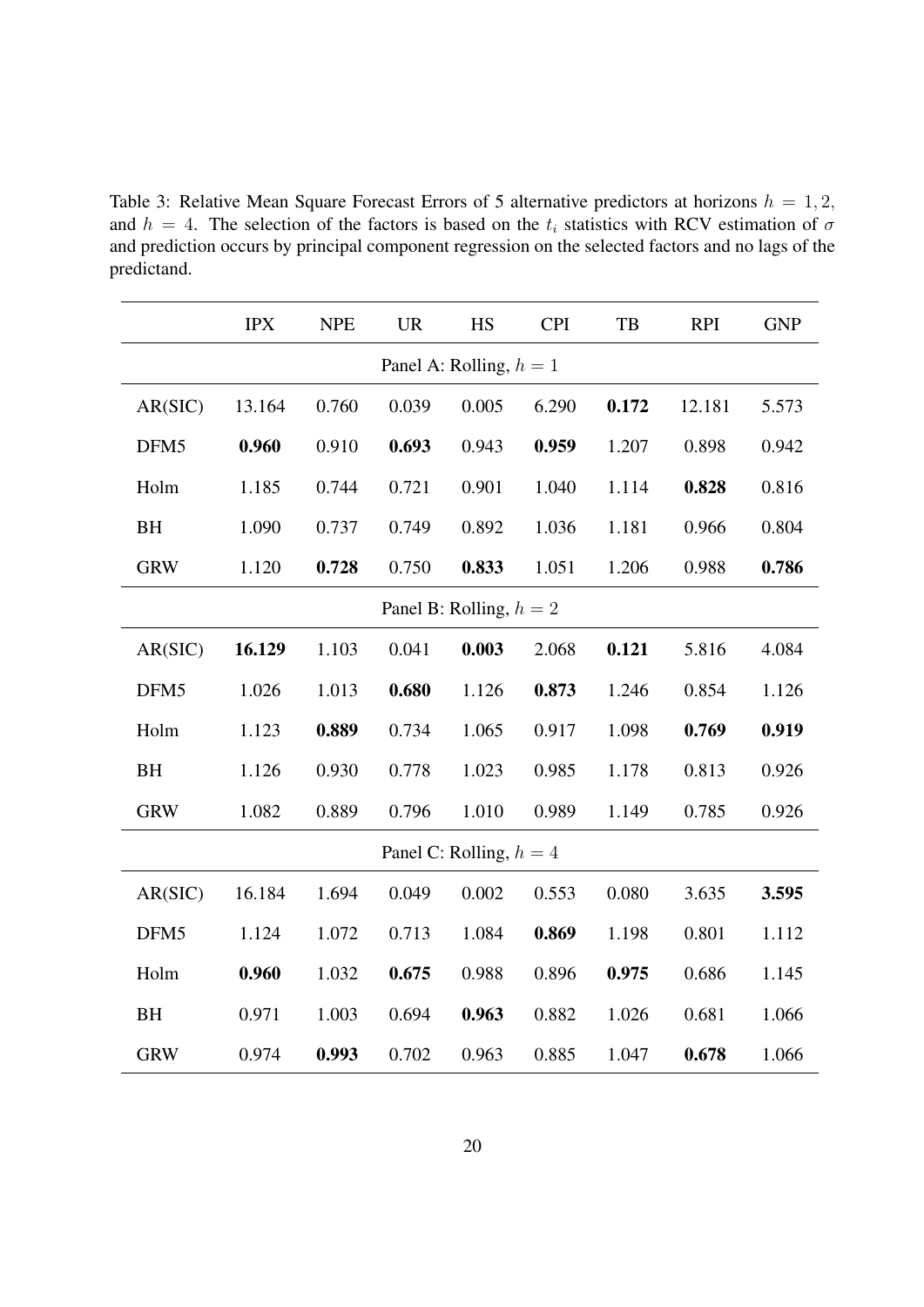Table 4: Relative Mean Square Forecast Errors of 5 alternative predictors at horizons  $h = 1, 2,$ and  $h = 4$ . The selection of the factors is based on the  $t_i$  statistics with RCV estimation of  $\sigma$  and prediction occurs by principal component regression on the selected factors including  $p$  lags of the predictand.

|                           | <b>IPX</b> | <b>NPE</b> | <b>UR</b> | <b>HS</b>                 | <b>CPI</b> | TB and | <b>RPI</b> | <b>GNP</b> |  |  |
|---------------------------|------------|------------|-----------|---------------------------|------------|--------|------------|------------|--|--|
| Panel A: Rolling, $h = 1$ |            |            |           |                           |            |        |            |            |  |  |
| AR(SIC)                   | 13.164     | 0.760      | 0.039     | 0.005                     | 6.290      | 0.172  | 12.181     | 5.573      |  |  |
| DFM5                      | 1.195      | 1.119      | 0.954     | 0.939                     | 1.036      | 1.189  | 0.996      | 0.968      |  |  |
| Holm                      | 1.149      | 0.957      | 0.921     | 0.944                     | 1.099      | 1.192  | 0.961      | 0.922      |  |  |
| BH                        | 1.173      | 0.963      | 0.861     | 0.924                     | 1.063      | 1.338  | 1.018      | 0.821      |  |  |
| <b>GRW</b>                | 1.169      | 0.967      | 0.876     | 0.942                     | 1.070      | 1.301  | 1.075      | 0.821      |  |  |
| Panel B: Rolling, $h = 2$ |            |            |           |                           |            |        |            |            |  |  |
| AR(SIC)                   | 16.129     | 1.103      | 0.041     | 0.003                     | 2.068      | 0.121  | 5.816      | 4.084      |  |  |
| DFM5                      | 1.230      | 1.215      | 1.158     | 0.984                     | 0.987      | 1.046  | 0.875      | 1.067      |  |  |
| Holm                      | 1.206      | 1.184      | 1.062     | 0.951                     | 1.045      | 1.059  | 0.874      | 1.013      |  |  |
| <b>BH</b>                 | 1.236      | 1.170      | 1.068     | 1.012                     | 1.018      | 1.074  | 0.863      | 1.019      |  |  |
| <b>GRW</b>                | 1.232      | 1.172      | 1.070     | 0.965                     | 1.021      | 1.075  | 0.872      | 1.019      |  |  |
|                           |            |            |           | Panel C: Rolling, $h = 4$ |            |        |            |            |  |  |
| AR(SIC)                   | 16.184     | 1.694      | 0.049     | 0.002                     | 0.553      | 0.080  | 3.635      | 3.595      |  |  |
| DFM5                      | 1.084      | 1.194      | 1.103     | 1.033                     | 0.935      | 1.055  | 0.962      | 1.101      |  |  |
| Holm                      | 1.070      | 1.178      | 1.091     | 1.000                     | 0.959      | 1.034  | 0.915      | 1.054      |  |  |
| <b>BH</b>                 | 1.073      | 1.175      | 1.094     | 1.014                     | 0.979      | 1.029  | 0.942      | 1.052      |  |  |
| <b>GRW</b>                | 1.073      | 1.174      | 1.096     | 1.016                     | 0.994      | 1.028  | 0.933      | 1.054      |  |  |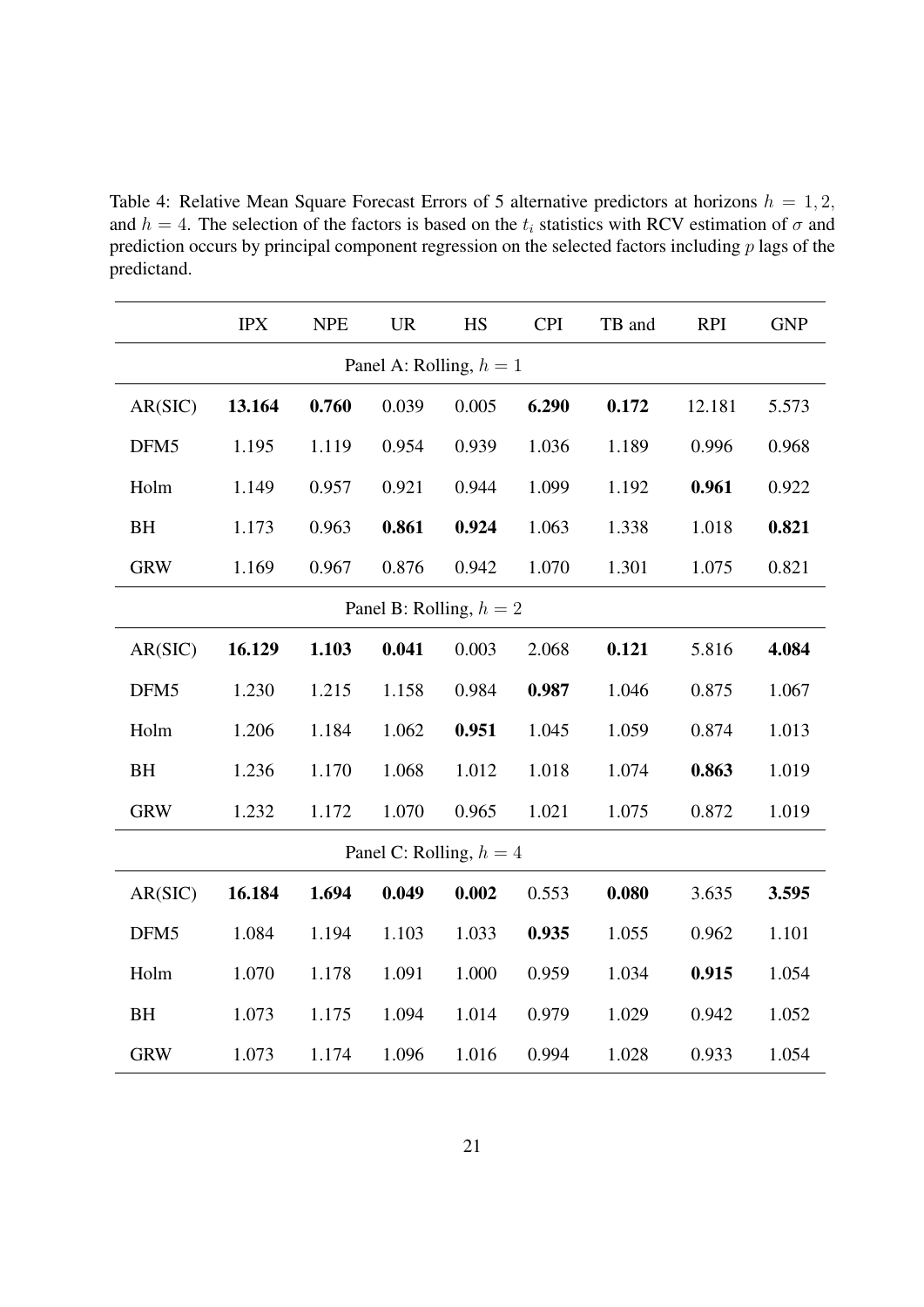nature is benign in this case as the information that is essential for forecasting is well represented in the first three factors.

Nature is less benign in the TB case (second row panels). No factors is selected at the beginning and most noticeably at the end of the sample period. High order components are selected and the intermediate ones receive zero weight. Nature is even more bizarre for the RPI variable (bottom panels); the number of selected factors never exceeds the four, but order of selected factors is surprising. For predicting one-step-ahead the Holm's procedure, more or less regularly, selects the 16-th, 18-th and 24-th factors. This selection could never be contemplated in a classic factors model.

## 7 Conclusions

The paper has proposed a method for supervising the diffusion index methodology, originally proposed by Stock and Watson (2002a), which is based on the simple idea of selecting the relevant factors using a multiple testing procedure, achieving control over either the family wise error rate or the false discovery rate. Prior information about the order of the components may be introduced by weighting the p-values of the test statistics for variable exclusion with weights proportional to the eigenvalues.

Can we conclude that nature is tricky, but essentially benign? The answer is a qualified yes. The information that is needed for forecasting the eight macroeconomic variables considered in the paper is effectively condensed by the first few factors. However, variable selection, leading to exclude some of the low order principal components, can lead to a sizable improvement in forecasting in specific cases. Only in one instance, real personal income, we were able to detect a significant contribution from high order components.

## Acknowledgements

This paper was presented at the 16th Annual Advances in Econometrics Conference, Aarhus, 15- 16 November 2014. The authors gratefully acknowledge financial support by the Italian Ministry of Education, University and Research (MIUR), PRIN Research Project 2010-2011 - prot. 2010J3LZEN, Forecasting economic and financial time series. Tommaso Proietti gratefully acknowledges support from CREATES - Center for Research in Econometric Analysis of Time Series (DNRF78), funded by the Danish National Research Foundation.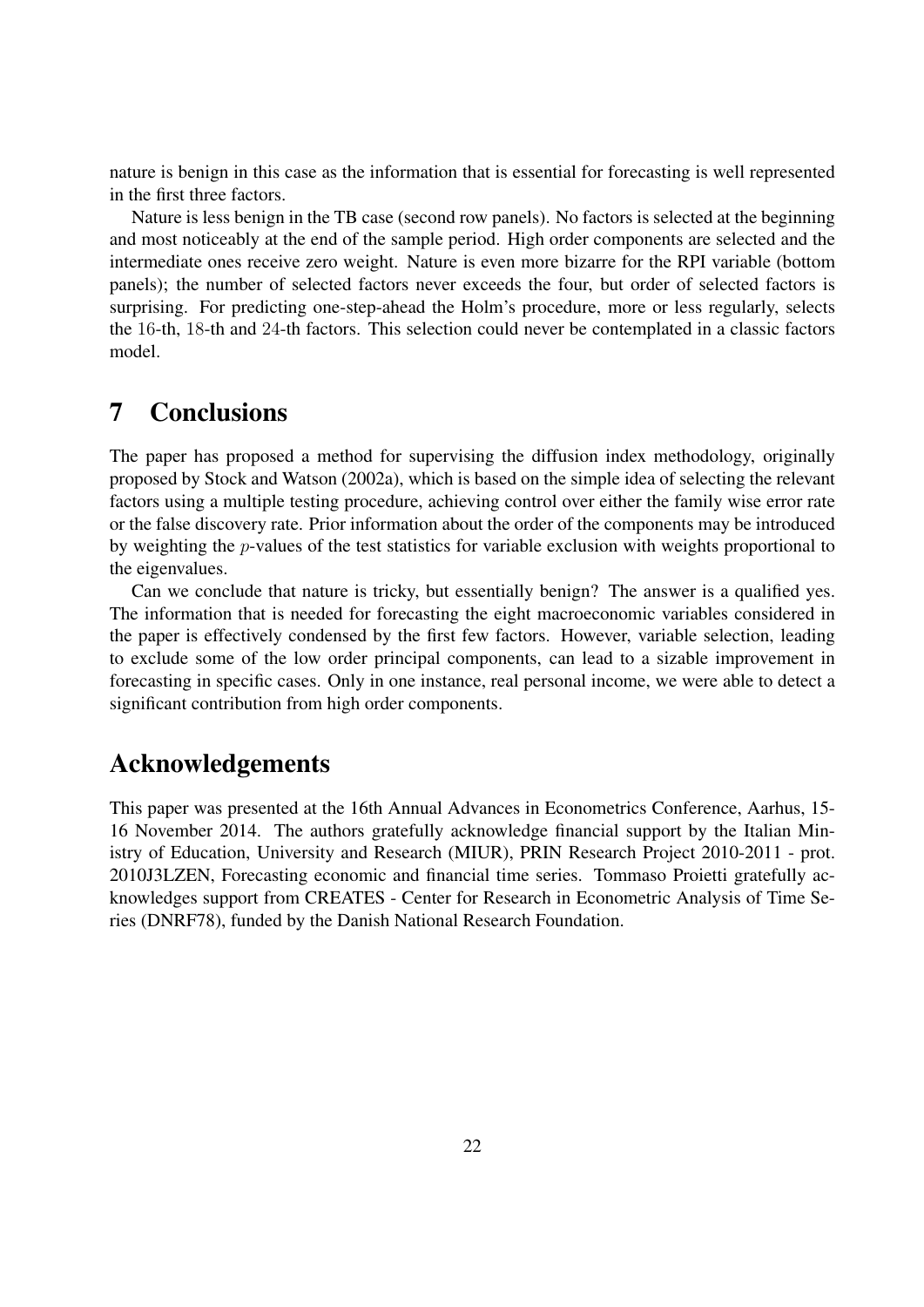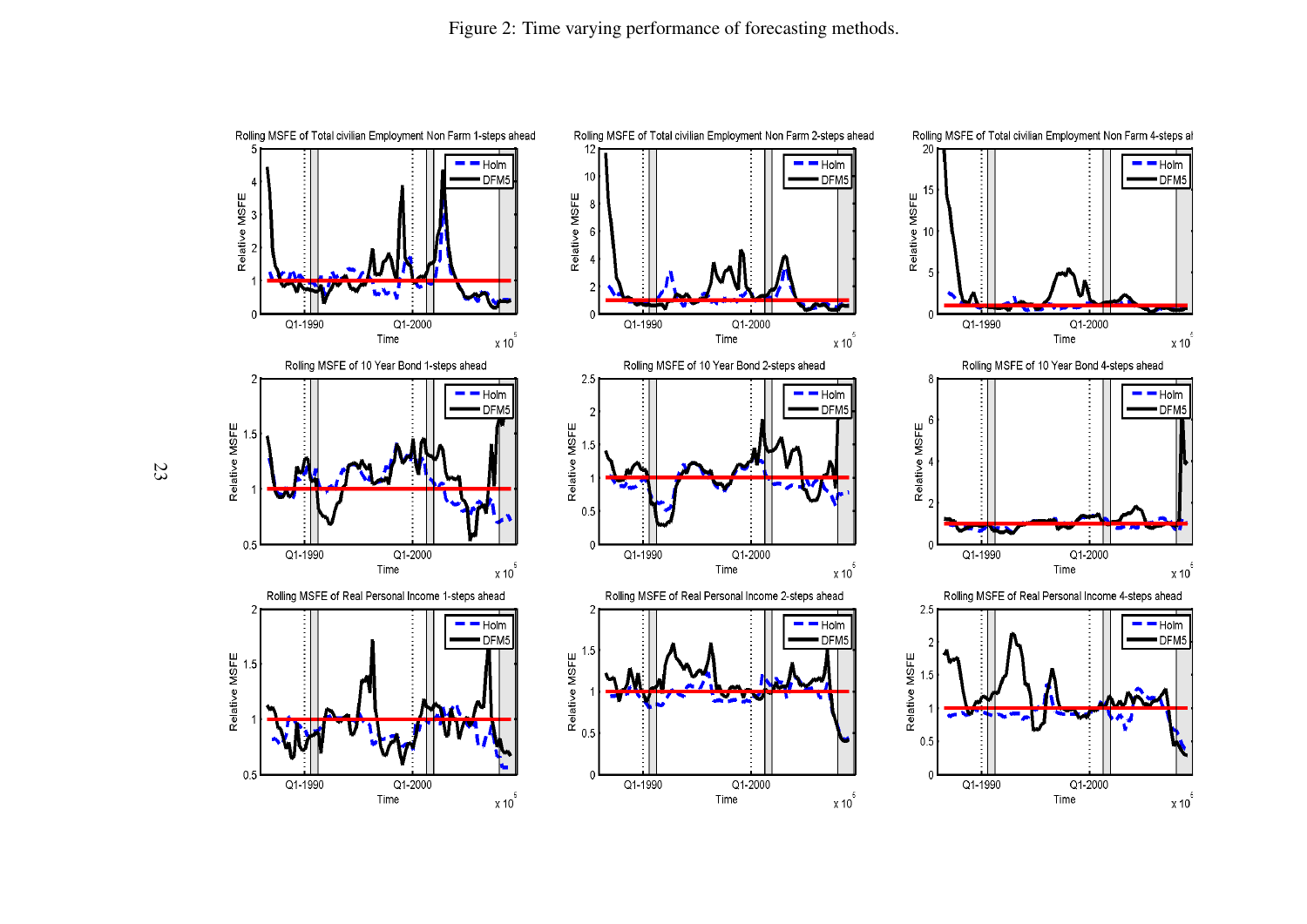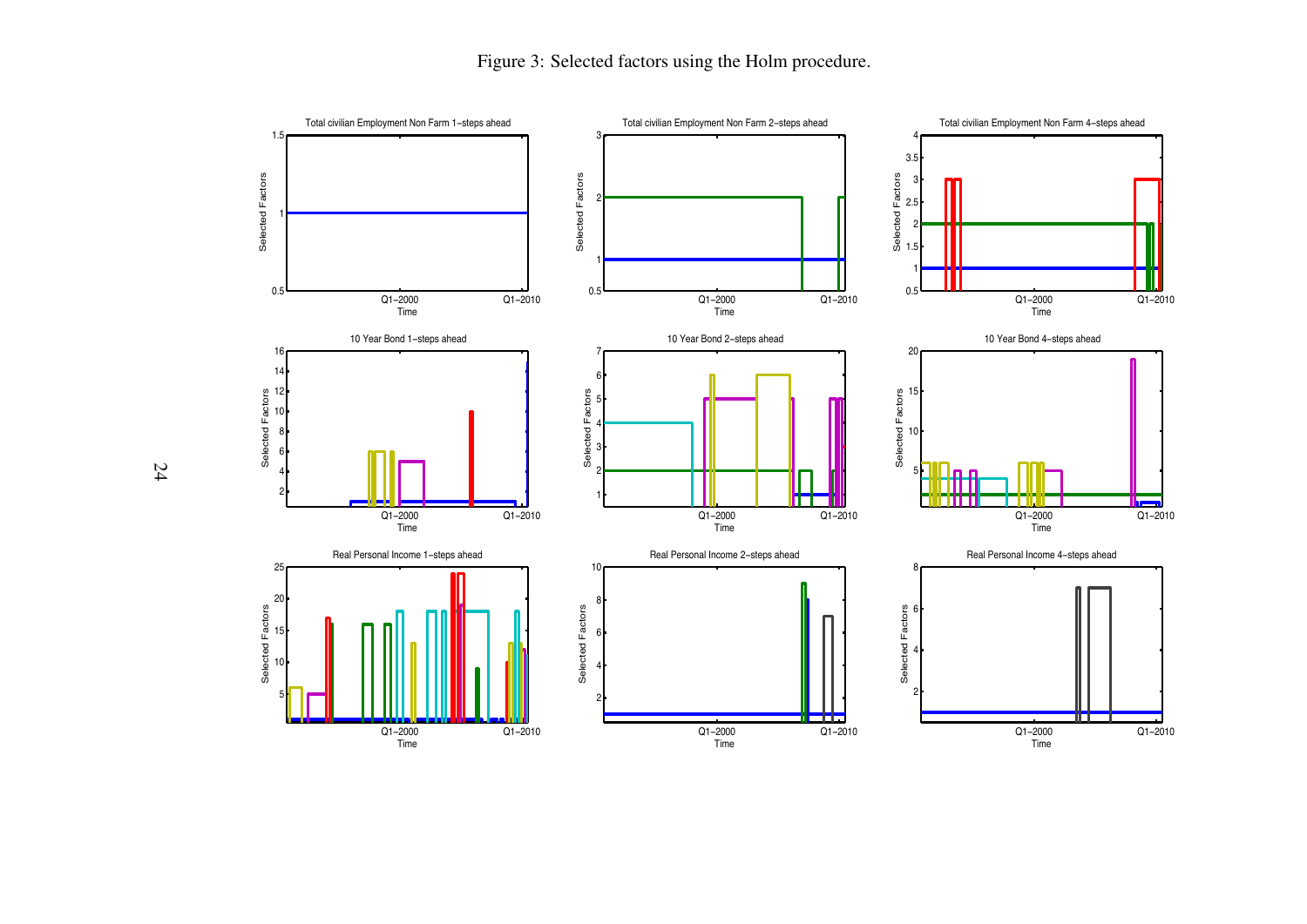## References

- Bai, J. and Ng, S. (2002). "Determining the Number of Factors in Approximate Factor Models." *Econometrica*, 70(1):191–221.
- Bai, J. and Ng, S. (2006). "Confidence Intervals for Diffusion Index Forecasts and Inference with Factor-Augmented Regressions." *Econometrica*, 74(4):1133–1150.
- Bai, J. and Ng, S. (2008). "Forecasting Economic Time Series Using Targeted Predictors." *Journal of Econometrics*, 146(2):304–317.
- Bai, J. and Ng, S. (2009). "Boosting Diffusion Indices." *Journal of Applied Econometrics*, 24(4):607–629.
- Bair, E., Hastie, T., Debashis, P., and Tibshirani, R. (2006). "Prediction by Supervised Principal Components." *Journal of the American Statistical Association*, 101(473):119–137.
- Benjamini, Y. and Hochberg, Y. (1995). "Controlling the False Discovery Rate: a Practical and Powerful Approach to Multiple Testing." *Journal of the Royal Statistical Society. Series B (Methodological)*, 289–300.
- Breitung, J. and Eickmeier, S. (2006). "Dynamic Factor Models." In *Modern Econometric Analysis*, 25–40. Springer.
- Chun, H. and Keles, S. (2010). "Sparse Partial Least Squares Regression for Simultaneous Dimension Reduction and Variable Selection." *Journal of the Royal Statistical Society: Series B (Statistical Methodology)*, 72(1):3–25.
- Cook, R. D. (2007). "Fisher lecture: Dimension Reduction in Regression." *Statistical Science*, 1–26.
- Cook, R. D. and Forzani, L. (2008). "Principal Fitted Components for Dimension Reduction in Regression." *Statistical Science*, 52:485–501.
- Cox, D. (1968). "Notes on Some Aspects of Regression Analysis." *Journal of the Royal Statistical Society, Series A*, 131(3):265–279.
- D'Agostino, A. and Giannone, D. (2012). "Comparing Alternative Predictors Based on Large-Panel Factor Models." *Oxford Bulletin of Economics and Statistics*, 74(2):306–326.
- De Mol, C., Giannone, D., and Reichlin, L. (2008). "Forecasting Using a Large Number of Predictors: Is Bayesian Shrinkage a Valid Alternative to Principal Components?" *Journal of Econometrics*, 146(2):318–328.
- Efron, B. (2010). *Large-Scale Inference: Empirical Bayes Methods for Estimation, Testing, and Prediction*. Institute of Mathematical Statistics Monographs. Cambridge University Press.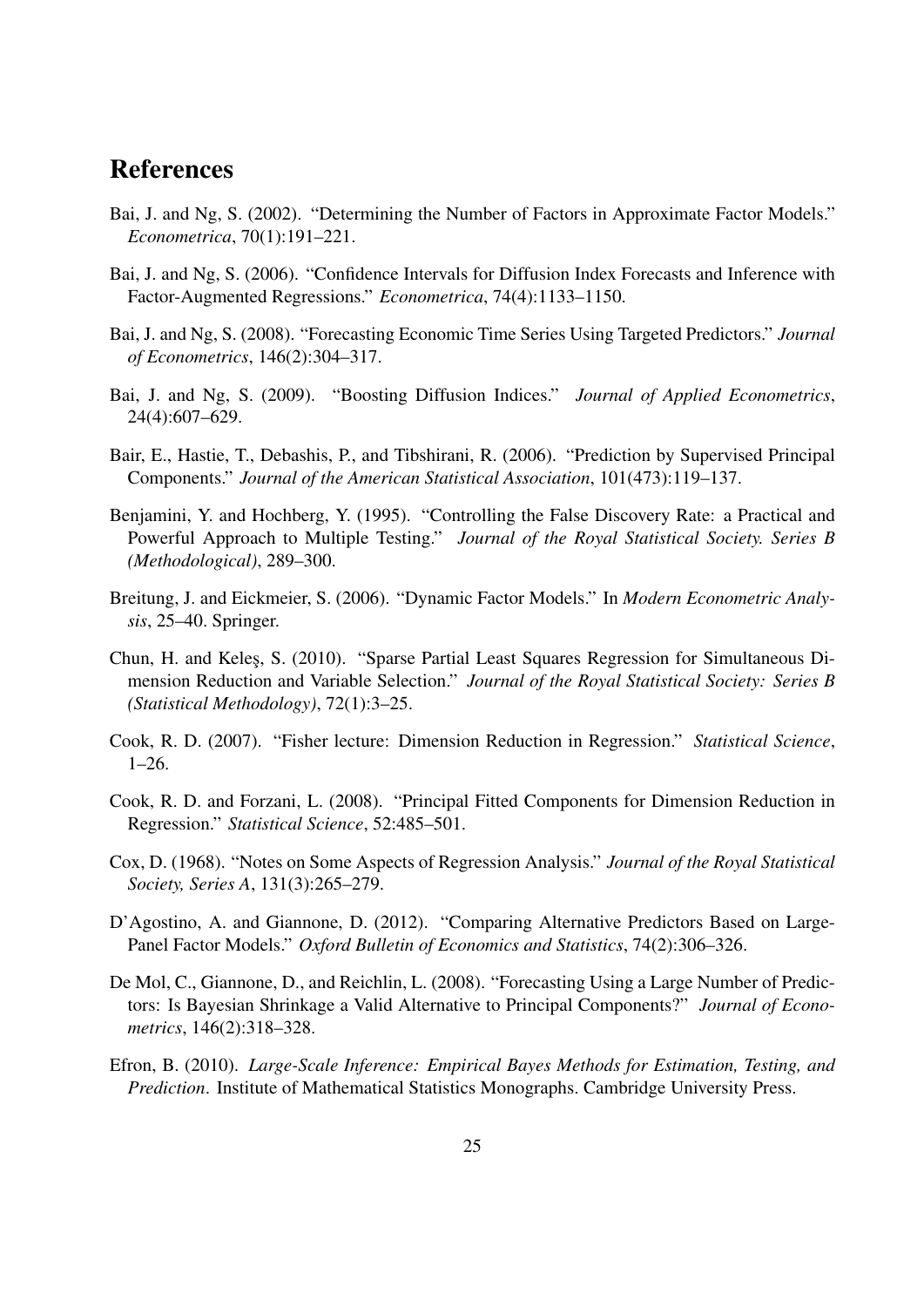- Fan, J., Guo, S., and Hao, N. (2012). "Variance Estimation Using Refitted Cross-Validation in Ultrahigh Dimensional Regression." *Journal of the Royal Statistical Society: Series B (Statistical Methodology)*, 74(1):37–65.
- Forni, M., Hallin, M., Lippi, M., and Reichlin, L. (2005). "The Generalized Dynamic Factor Model: One-Sided Estimation and Forecasting." *Journal of the American Statistical Association*, 100:830–840.
- Fuentes, J., Poncela, P., and Rodríguez, J. (2014). "Sparse Partial Least Squares in Time Series for Macroeconomic Forecasting." *Journal of Applied Econometrics*.
- Genovese, C. R., Roeder, K., and Wasserman, L. (2006). "False Discovery Control with p-value Weighting." *Biometrika*, 93(3):509–524.
- Hadi, A. S. and Ling, R. F. (1998). "Some Cautionary Notes on the Use of Principal Components Regression." *The American Statistician*, 52(1):15–19.
- Hastie, T., Tibshirani, R., and Friedman, J. (2009). *The Elements of Statistical Learning: Data Mining, Inference, and Prediction*. Springer series in statistics. Springer.
- Holm, S. (1979). "A Simple Sequentially Rejective Multiple Test Procedure." *Scandinavian journal of statistics*, 65–70.
- Hwang, J. G. and Nettleton, D. (2003). "Principal Components Regression with Data Chosen Components and Related Methods." *Technometrics*, 45(1).
- Inoue, A. and Kilian, L. (2008). "How Useful is Bagging in Forecasting Economic Time Series? A Case Study of U.S. Consumer Price Inflation." *Journal of the American Statistical Association*, 103:511–522.
- Joliffe, I. T. (1982). "A Note on the Use of Principal Components in Regression." *Applied Statistics*, 31(3):300–303.
- Kim, H. H. and Swanson, N. R. (2014). "Forecasting Financial and Macroeconomic Variables Using Data Reduction Methods: New Empirical Evidence." *Journal of Econometrics*, 178(2):352– 367.
- Li, K.-C. (1991). "Sliced Inverse Regression for Dimension Reduction." *Journal of the American Statistical Association*, 86:316–327.
- Mosteller, F. and Tukey, J. W. (1977). "Data Analysis and Regression: a Second Course in Statistics." *Addison-Wesley Series in Behavioral Science: Quantitative Methods*.
- Ng, S. (2013). "Variable Selection in Predictive Regressions." In Elliott, G. and Timmermann, A. (eds.), *Handbook of Economic Forecasting*, volume 2, Part B, chapter 14, 752 – 789. Elsevier.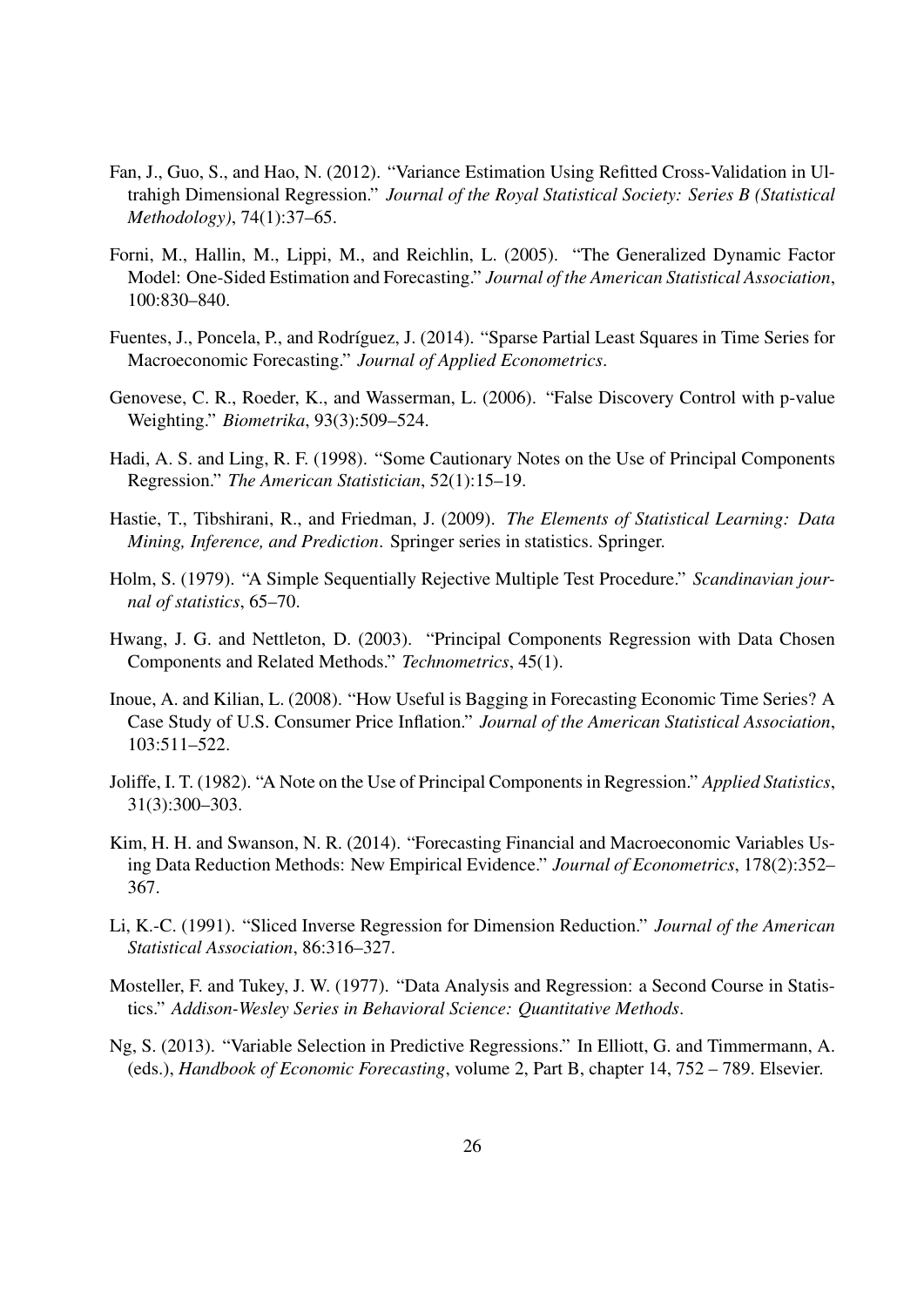- Onatski, A. (2010). "Determining the Number of Factors from Empirical Distribution of Eigenvalues." *The Review of Economics and Statistics*, 92(4):1004–1016.
- Stock, J. H. and Watson, M. W. (2002a). "Forecasting Using Principal Components From a Large Number of Predictors." *Journal of the American Statistical Association*, 97:1167–1179.
- Stock, J. H. and Watson, M. W. (2002b). "Macroeconomic Forecasting Using Diffusion Indexes." *Journal of Business & Economic Statistics*, 20(2):147–62.
- Stock, J. H. and Watson, M. W. (2006). "Forecasting with Many Predictors." In Elliott, G., Granger, C., and Timmermann, A. (eds.), *Handbook of Economic Forecasting*, volume 1, chapter 10, 515–554. Elsevier.
- Stock, J. H. and Watson, M. W. (2010). "Dynamic Factor Models." In Clements, M. P. and Hendry, D. F. (eds.), *Oxford Handbook of Economic Forecasting*, volume 1, chapter 2. Oxford University Press, USA.
- Stock, J. H. and Watson, M. W. (2012a). "Disentangling the Channels of the 2007—09 Recession." *Brookings Papers on Economic Activity: Spring 2012*, 81.
- Stock, J. H. and Watson, M. W. (2012b). "Generalized shrinkage methods for forecasting using many predictors." *Journal of Business & Economic Statistics*, 30(4):481–493.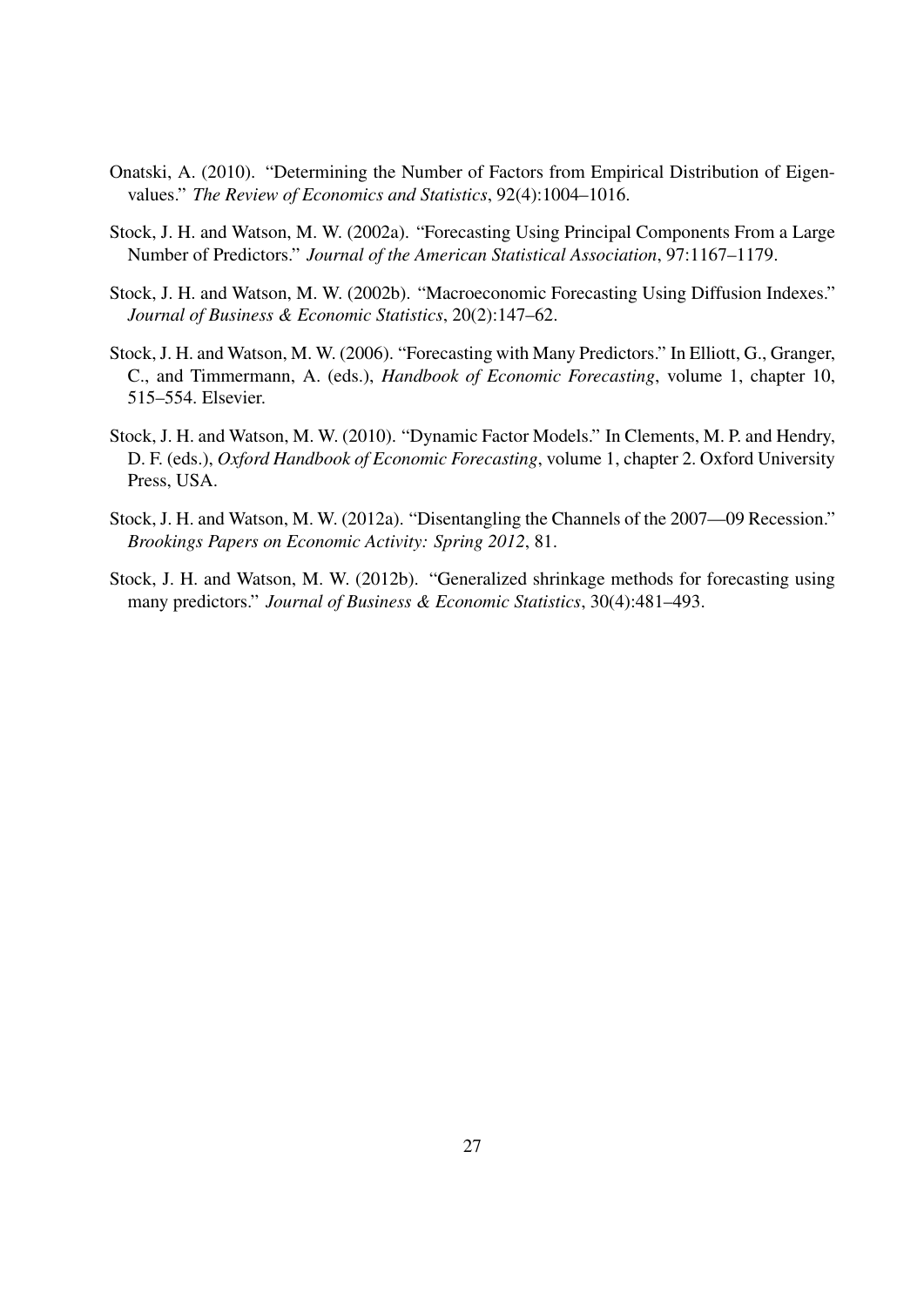## A List of the time series used in the empirical illustration

This Appendix reports the time series in the dataset used in the application, the transformation type, the observations frequency ( $M$ = monthly and  $Q$  = quarterly) and the group to which they belong.

Letting  $Z_t$  denote the raw series, the following transformations are adopted:

$$
X_t = \begin{cases} Z_t & \text{if Tcode=1} \\ \Delta Z_t & \text{if Tcode=2} \\ \Delta^2 Z_t & \text{if Tcode=3} \\ \ln(Z_t) & \text{if Tcode=4} \\ \Delta \ln Z_t & \text{if Tcode=5} \\ \Delta^2 \ln Z_t & \text{if Tcode=6} \end{cases}
$$

| N              | <b>Short Description</b> | Long Description                                            | Tcode             | Frequency | Category                     |  |  |  |  |  |
|----------------|--------------------------|-------------------------------------------------------------|-------------------|-----------|------------------------------|--|--|--|--|--|
|                | <b>NIPA</b>              |                                                             |                   |           |                              |  |  |  |  |  |
| $\mathbf{1}$   | Disp-Income              | Real Disposable Personal Income                             | 5                 | Q         | $\mathbf{1}$                 |  |  |  |  |  |
| $\overline{c}$ | FixedInv                 | Real Private Fixed Investment                               | 5                 | Q         | $\mathbf{1}$                 |  |  |  |  |  |
| 3              | Gov.Spending             | Real Government Consumption Expenditures & Gross Investment | 5                 | Q         | $\mathbf{1}$                 |  |  |  |  |  |
| $\overline{4}$ | <b>GDP</b>               | Real Gross Domestic Product                                 | 5                 | Q         | $\mathbf{1}$                 |  |  |  |  |  |
| 5              | Investment               | Real Gross Private Domestic Investment                      | 5                 | Q         | $\mathbf{1}$                 |  |  |  |  |  |
| 6              | Consumption              | Real Personal Consumption Expenditures                      | 5                 | Q         | $\mathbf{1}$                 |  |  |  |  |  |
| $\overline{7}$ | Inv:Equip&Software       | Real Nonresidential Investment: Equipment & Software        | 5                 | Q         | $\mathbf{1}$                 |  |  |  |  |  |
| 8              | <b>Exports</b>           | Real Exports of Goods & Services                            | 5                 | Q         | $\mathbf{1}$                 |  |  |  |  |  |
| 9              | Gov Receipts             | Government Current Receipts (Nominal)                       | 5                 | Q         | $\mathbf{1}$                 |  |  |  |  |  |
| 10             | Gov:Fed                  | Real Federal Consumption Expenditures & Gross Investment    | 5                 | Q         | $\mathbf{1}$                 |  |  |  |  |  |
| 11             | Imports                  | Real Imports of Goods & Services                            | 5                 | Q         | $\mathbf{1}$                 |  |  |  |  |  |
| 12             | Cons:Dur                 | Real Personal Consumption Expenditures: Durable Goods       | 5                 | Q         | $\mathbf{1}$                 |  |  |  |  |  |
| 13             | Cons:Svc                 | Real Personal Consumption Expenditures: Services            | 5                 | Q         | $\mathbf{1}$                 |  |  |  |  |  |
| 14             | Cons:NonDur              | Real Personal Consumption Expenditures: Nondurable Goods    | 5                 | Q         | $\mathbf{1}$                 |  |  |  |  |  |
| 15             | FixInv:NonRes            | Real Private Nonresidential Fixed Investment                | 5                 | Q         | $\mathbf{1}$                 |  |  |  |  |  |
| 16             | FixedInv:Res             | Real Private Residential Fixed Investment                   | 5                 | Q         | $\mathbf{1}$                 |  |  |  |  |  |
| 17             | Gov:State&Local          | Real State & Local Cons. Exp. & Gross Investment            | 5                 | Q         | $\mathbf{1}$                 |  |  |  |  |  |
| 18             | Inv:Inventories          | Real Change in Private Inventories                          | 5                 | Q         | $\mathbf{1}$                 |  |  |  |  |  |
| 19             | Inv:Inventories          | Ch. Inv/GDP                                                 | $\mathbf{1}$<br>5 | Q         | $\mathbf{1}$<br>$\mathbf{1}$ |  |  |  |  |  |
| 20<br>21       | Output:Bus               | <b>Business Sector: Output</b>                              | 5                 | Q         | $\mathbf{1}$                 |  |  |  |  |  |
|                | Ouput:NFB                | Nonfarm Business Sector: Output                             |                   | $\circ$   |                              |  |  |  |  |  |
|                |                          | <b>Industrial Production</b>                                |                   |           |                              |  |  |  |  |  |
| 22             | IP: Dur gds materials    | <b>Industrial Production: Durable Materials</b>             | 5                 | M         | $\overline{c}$               |  |  |  |  |  |
| 23             | IP: Nondur gds materials | Industrial Production: nondurable Materials                 | 5                 | M         | $\overline{c}$               |  |  |  |  |  |
| 24             | Capu Man.                | Capu Man. (Fred post 1972, Older series before 1972)        | $\mathbf{1}$      | M         | $\overline{c}$               |  |  |  |  |  |
| 25             | IP: Dur Cons. Goods      | Industrial Production: Durable Consumer Goods               | 5                 | M         | $\overline{c}$               |  |  |  |  |  |
| 26             | IP: Auto                 | IP: Automotive products                                     | 5                 | M         | $\overline{c}$               |  |  |  |  |  |
| 27             | IP:NonDur Cons God       | Industrial Production: Nondurable Consumer Goods            | 5                 | M         | $\overline{c}$               |  |  |  |  |  |
| 28             | IP: Bus Equip            | <b>Industrial Production: Business Equipment</b>            | 5                 | M         | $\overline{c}$               |  |  |  |  |  |
| 29             | IP: Energy Prds          | IP: Consumer Energy Products                                | 5                 | M         | $\overline{c}$               |  |  |  |  |  |
|                |                          |                                                             |                   |           |                              |  |  |  |  |  |
|                |                          | <b>Employment and Unemployment</b>                          |                   |           |                              |  |  |  |  |  |
| 30             | Emp: Gov(Fed)            | Federal                                                     | 5                 | M         | 3                            |  |  |  |  |  |
| 31             | Emp: Gov (State)         | State government                                            | 5                 | M         | 3                            |  |  |  |  |  |
| 32             | Emp: Gov (Local)         | Local government                                            | 5                 | M         | 3                            |  |  |  |  |  |
| 33             | Emp: DurGoods            | All Employees: Durable Goods Manufacturing                  | 5                 | M         | 3                            |  |  |  |  |  |
| 34             | Emp: Const               | All Employees: Construction                                 | 5                 | M         | 3                            |  |  |  |  |  |
| 35             | Emp: Edu&Health          | All Employees: Education & Health Services                  | 5                 | M         | 3                            |  |  |  |  |  |
| 36             | Emp: Finance             | All Employees: Financial Activities                         | 5                 | M         | 3                            |  |  |  |  |  |
| 37             | Emp: Infor               | All Employees: Information Services                         | 5                 | M         | 3                            |  |  |  |  |  |
| 38             | Emp:Leisure              | All Employees: Leisure & Hospitality                        | 5                 | M         | 3                            |  |  |  |  |  |
| 39             | Emp: Mining/NatRes       | All Employees: Natural Resources & Mining                   | 5                 | M         | 3                            |  |  |  |  |  |
| 40             | Emp: Bus Serv            | All Employees: Professional & Bus. Services                 | 5                 | M         | 3                            |  |  |  |  |  |
| 41             | Emp:OtherSvcs            | All Employees: Other Services                               | 5                 | M         | 3                            |  |  |  |  |  |
| 42             | Emp:Trade&Trans          | All Employees: Trade, Transp. & Utilities                   | 5                 | M         | 3                            |  |  |  |  |  |
| 43             | Emp:Retail               | All Employees: Retail Trade                                 | 5                 | M         | 3                            |  |  |  |  |  |
| 44             | Emp: Wholesal            | All Employees: Wholesale Trade                              | 5                 | M         | 3                            |  |  |  |  |  |

- Continued on next page -

28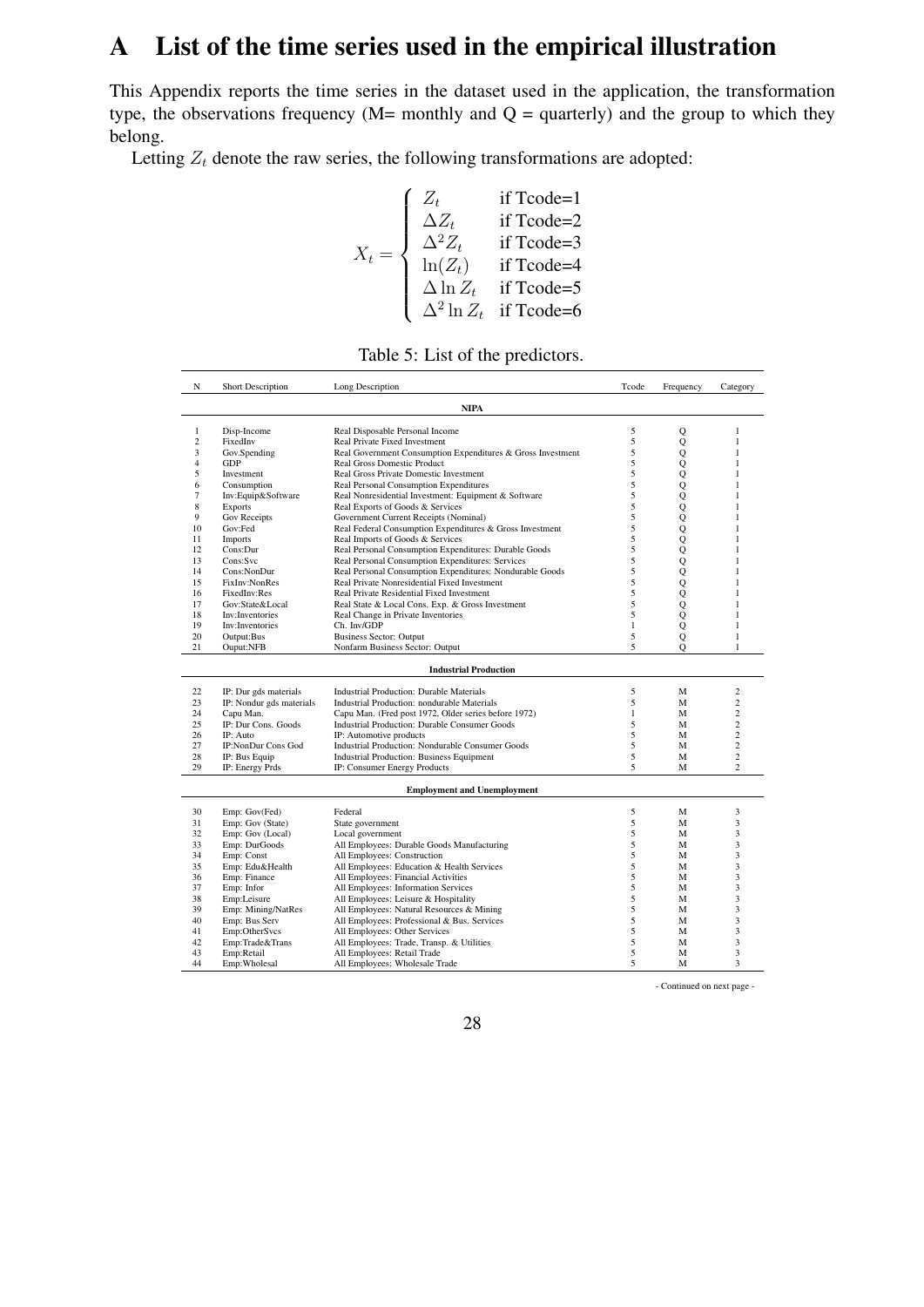Table 5 – continued from previous page

| 45  | Urate: Age16-19             | Unemployment Rate - 16-19 yrs                                   | 2              | М       | 3              |
|-----|-----------------------------|-----------------------------------------------------------------|----------------|---------|----------------|
| 46  | Urate:Age > 20 Men          | Unemployment Rate - 20 yrs. & over, Men                         | $\,2$          | М       | 3              |
| 47  | Urate: Age > 20 Women       | Unemployment Rate - 20 yrs. & over, Women                       | $\overline{c}$ | М       | 3              |
| 48  | $U: Dur < 5w$ ks            | Number Unemployed for Less than 5 Weeks                         | 5              | M       | 3              |
| 49  |                             | Number Unemployed for 5-14 Weeks                                | 5              |         |                |
|     | U:Dur5-14wks                |                                                                 |                | М       | 3              |
| 50  | $U: dur > 15-26wks$         | Civilians Unemployed for 15-26 Weeks                            | 5              | М       | 3              |
| 51  | U: Dur > 27wks              | Number Unemployed for 27 Weeks & over                           | 5              | М       | 3              |
| 52  | Emp:SlackWk                 | Employment Level - Part-Time, All Industries                    | 5              | М       | 3              |
| 53  | AWH Man                     | Average Weekly Hours: Mfg                                       | $\mathbf{1}$   | М       | 3              |
| 54  | <b>AWH Overtime</b>         | Average Weekly Hours: Overtime: Mfg                             | $\overline{c}$ | М       | 3              |
| 55  | Emp:nfb                     | Nonfarm Business Sector: Employment                             | 5              | Q       | 3              |
|     |                             |                                                                 |                |         |                |
|     |                             | <b>Housing Starts</b>                                           |                |         |                |
|     |                             |                                                                 |                |         |                |
| 56  | Hstarts:MW                  | Housing Starts in Midwest Census Region                         | 5              | М       | $\overline{4}$ |
| 57  | Hstarts:NE                  | Housing Starts in Northeast Census Region                       | 5              | M       | $\overline{4}$ |
| 58  | Hstarts:S                   | Housing Starts in South Census Region                           | 5              | М       | $\overline{4}$ |
| 59  | Hstarts:W                   | Housing Starts in West Census Region                            | 5              | M       | 4              |
|     |                             | <b>Inventories, Orders and Sales</b>                            |                |         |                |
|     |                             |                                                                 |                |         |                |
| 60  | Orders (DurMfg)             | Mfrs' new orders durable goods industries (bil. chain 2000 \$)  | 5              | М       | 5              |
| 61  | Orders(Cons. Goods.         | Mfrs' new orders, consumer goods and materials (mil. 1982 \$)   | 5              | М       | 5              |
|     | UnfOrders(DurGds)           |                                                                 | 5              | M       | 5              |
| 62  |                             | Mfrs' unfilled orders durable goods indus. (bil. chain 2000 \$) |                |         |                |
| 63  | VendPerf                    | Index of supplier deliveries – vendor performance (pct.)        | 1              | М       | 5              |
| 64  | Orders(NonDefCap)           | Mfrs' new orders, nondefense capital goods (mil. 1982 \$)       | 5              | М       | 5              |
| 65  | MT Invent                   | Manufacturing and trade inventories (bil. Chain 2005 \$)        | 5              | M       | 5              |
| 66  | Ret. Sale                   | Sales of retail stores (mil. Chain 2000 \$)                     | 5              | M       | 5              |
|     |                             |                                                                 |                |         |                |
|     |                             | Prices                                                          |                |         |                |
| 67  | Price:Oil                   | PPI: Crude Petroleum                                            | 5              | М       | 6              |
| 68  | PPI:FinGds                  | Producer Price Index: Finished Goods                            | 6              | M       | 6              |
|     |                             | Producer Price Index: Finished Consumer Foods                   |                |         |                |
| 69  | PPI:FinConsGds(Food)        |                                                                 | 6              | М       | 6              |
| 70  | PPI:FinConsGds              | Producer Price Index: Finished Consumer Goods                   | 6              | М       | 6              |
| 71  | PPI:IndCom                  | Producer Price Index: Industrial Commodities                    | 6              | М       | 6              |
| 72  | PPI:IntMat                  | Producer Price Index: Interm. Materials: Supplies & Comp.       | 6              | M       | 6              |
| 73  | PCED_MotorVec               | Motor vehicles and parts                                        | 6              | Q       | 6              |
| 74  | PCED_DurHousehold           | Furnishings and durable household equipment                     | 6              | Q       | 6              |
| 75  | PCED_Recreation             | Recreational goods and vehicles                                 | 6              | Q       | 6              |
| 76  | PCED_OthDurGds              | Other durable goods                                             | 6              | Q       | 6              |
| 77  | PCED_Food_Bev               | Food and beverages purchased for off-premises cons.             | 6              | Q       | 6              |
| 78  | PCED <sub>-Clothing</sub>   | Clothing and footwear                                           | 6              | Q       | 6              |
| 79  | PCED <sub>-Gas</sub> _Enrgy | Gasoline and other energy goods                                 | 6              | $\bf Q$ | 6              |
| 80  | PCED_OthNDurGds             | Other nondurable goods                                          | 6              | Q       | 6              |
|     |                             |                                                                 |                |         |                |
| 81  | PCED_Housing-Utilities      | Housing and utilities                                           | 6              | Q       | 6              |
| 82  | PCED_HealthCare             | Health care                                                     | 6              | Q       | 6              |
| 83  | PCED <sub>-Trans</sub> Svg  | Transportation services                                         | 6              | Q       | 6              |
| 84  | PCED_RecServices            | Recreation services                                             | 6              | Q       | 6              |
| 85  | PCED_FoodServ_Acc.          | Food services and accommodations                                | 6              | $\bf Q$ | 6              |
| 86  | PCED_FIRE                   | Financial services and insurance                                | 6              | Q       | 6              |
| 87  | GDP Defl                    | Gross Domestic Product: Chain-type Price Index                  | 6              | Q       | 6              |
| 88  | <b>GPDI</b> Defl            | Gross Private Domestic Investment: Chain-type Price Index       | 6              | Q       | 6              |
| 89  | <b>BusSec Deff</b>          | Business Sector: Implicit Price Deflator                        | 6              | Q       | 6              |
|     |                             |                                                                 |                |         |                |
|     |                             | <b>Earnings and Productivity</b>                                |                |         |                |
| 90  | CPH:NFB                     | Nonfarm Business Sector: Real Compensation Per Hour             | 5              | Q       | 7              |
| 91  | CPH:Bus                     | Business Sector: Real Compensation Per Hour                     | 5              | Q       | $\tau$         |
| 92  | OPH:nfb                     | Nonfarm Business Sector: Output Per Hour of All Persons         | 5              | Q       | $\tau$         |
| 93  | <b>ULC:NFB</b>              | Nonfarm Business Sector: Unit Labor Cost                        | 5              | Q       | $\tau$         |
| 94  | UNLPay:nfb                  | Nonfarm Business Sector: Unit Nonlabor Payments                 | 5              | Q       | $\tau$         |
|     |                             |                                                                 |                |         |                |
|     |                             | <b>Interest Rates</b>                                           |                |         |                |
|     |                             |                                                                 |                |         |                |
| 95  | FedFunds                    | <b>Effective Federal Funds Rate</b>                             | $\overline{c}$ | М       | 8              |
| 96  | TB-3Mth                     | 3-Month Treasury Bill: Sec. Market Rate                         | $\overline{c}$ | М       | 8              |
| 97  | AAA_GS10                    | AAA-GS10 Spread                                                 | 1              | M       | 8              |
| 98  | BAA <sub>-GS10</sub>        | BAA-GS10 Spread                                                 | 1              | М       | 8              |
| 99  | tb6m_tb3m                   | tb6m-tb3m                                                       | 1              | М       | 8              |
| 100 | GS1_tb3m                    | GS1_Tb3m                                                        | 1              | М       | 8              |
| 101 | GS10_tb3m                   | $GS10_Tb3m$                                                     | 1              | М       | 8              |
|     |                             | <b>Money and Credit</b>                                         |                |         |                |
|     |                             |                                                                 |                |         |                |
| 102 | C&Lloand                    | Commercial and Ind. Loans at All Comm. Banks                    | 5              | М       | 9              |
| 103 | ConsLoans                   | Consumer Loans at All Comm. Banks                               | 5              | М       | 9              |
| 104 | NonBorRes                   | Non-Borr. Reserves of Dep. Inst. Auction Credit                 | 5              | М       | 9              |
| 105 | NonRevCredit                | <b>Total Nonrevolving Credit Outstanding</b>                    | 5              | М       | 9              |
| 106 | LoansRealEst                | Real Estate Loans at All Comm. Banks                            | 5              | М       | 9              |
| 107 | TotRes                      | Total Reserves, Adj. for Chgs in Reserve Reqs.                  | 5              | М       | 9              |
| 108 | ConsuCred                   | <b>Total Consumer Credit Outstanding</b>                        | 5              | М       | 9              |
|     |                             |                                                                 |                |         |                |

- Continued on next page -